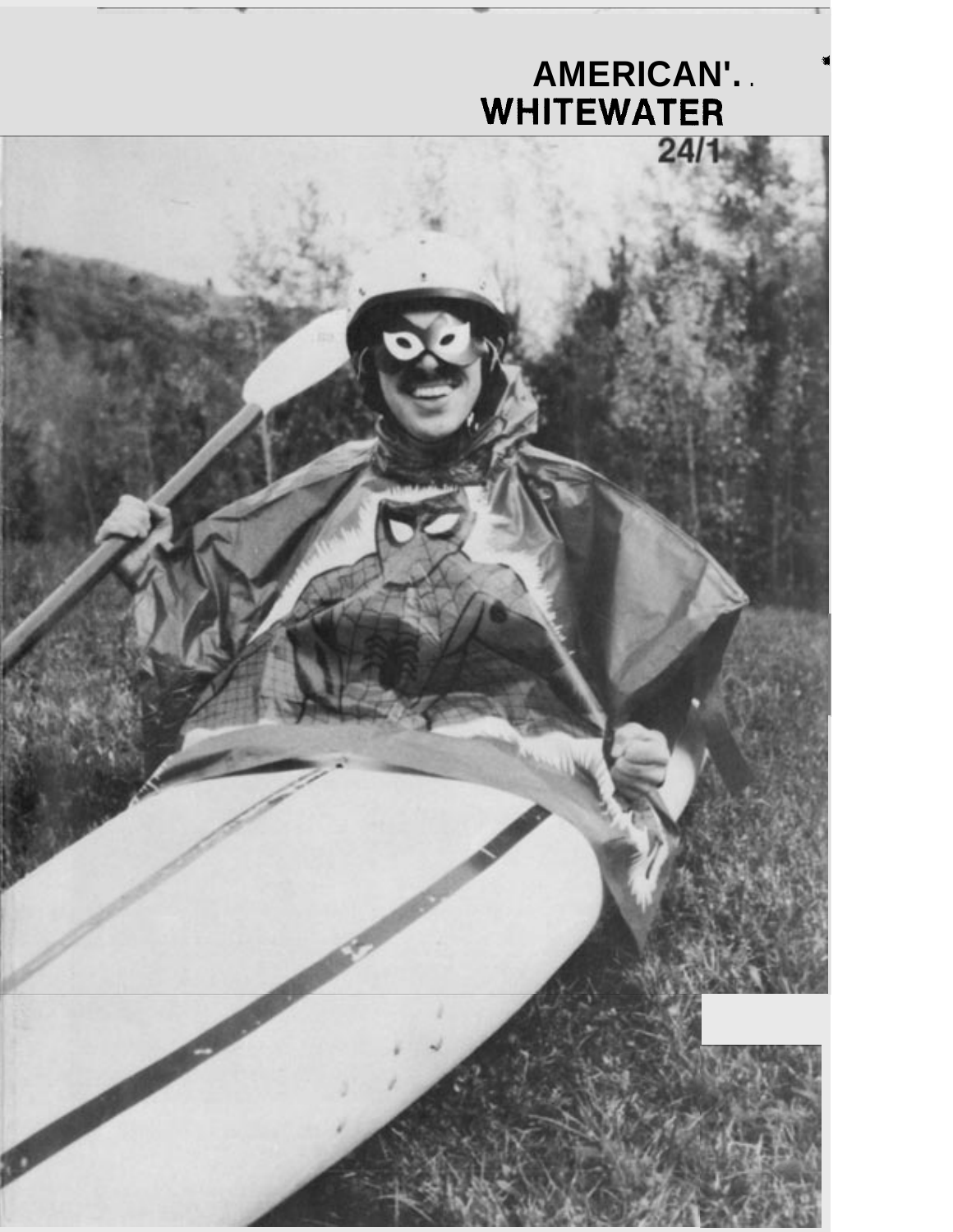



**Unnamed lakes in Alaska Range. Photo courtesy of the U.S. National Park Service.**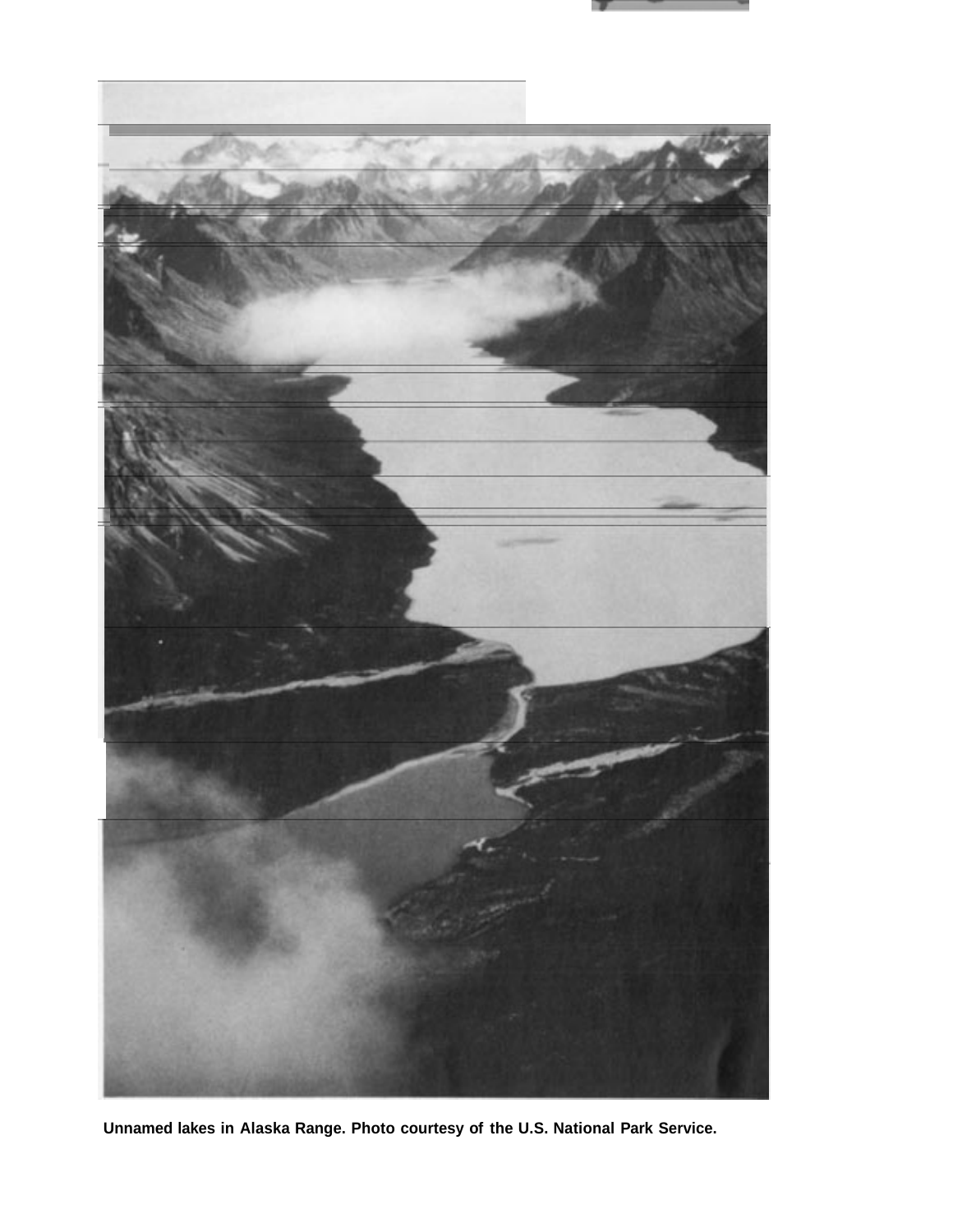### **American WHITEWATER**

Sponsored by The American Whitewater Affiliation<br>**IUARY/FEBRUARY 1979 Vol.** XXIV, No. 1 **JANUARY/FEBRUARY 1979** 

₩



#### The American Whitewater Affiliation

**ExecutiveDirector JAMESC. SfNDELAR 264 East Side** h. **Concord. NH 03301** 

> **Board of Directors President**

**Peter N. Skinner Rm. 3772. #2. W.T.C. New York. NY 10047** 

1977-80

**J. Calvin Giddings 1425** Perrv **Ave. Salt Lake City. UT 84103** 

**Mary Kqve Hasion 3,104 Iowa. Apt.** *5*  Anchorage. **AK 99503**  -

**Munay M. Johnson 310 Brockford Rd. Hetlin. AL 36264** 

Treasurer

**Rose Mary Gahlct**  I0 **hwldcr Kd**  Lexington. **MA 021 7.1** 

### **Contents**

#### **ARTICLES**

| Making Patterns for WallsDavid Moccia 18       |  |
|------------------------------------------------|--|
| Bearing with Bears. Deborah Van Brunt 20       |  |
| State Wild and Scenic Rivers. Steve LaPrade 24 |  |

#### **DEPARTMENTS**

|  |  |  | Editor: Bill Kirby. PO Box 541, Fairfax, VA 22031 |  |
|--|--|--|---------------------------------------------------|--|
|  |  |  |                                                   |  |

- Editorial Committee: Ed Alexander. O.K. Goodwin. Rose Mary Gabler, Geo. Larsen, Ray Gabler, Bob Lantz. Fred Dietz. Joel **Freund.** Joe Bauer. Phil **Vogel, C**onnie T**horburn.**<br>David **Smallwood, Iris** Sindelar
- Circulation Manaaer: Phil Voaei. PO Box 1483. Haaerstown. MD 21740
- KCCNY Circulation Liaison: Connie Thorburn, 105 Riverview Ave., Longmeadow, MA 01106
- Safety Code Distribution: David Smallwood, Box 1261, Jefferson City, MO 65101
- Advertising Chairman: Joel Freund, 440 Mission Blvd, Fayetteville, AR 72701
- Conservation Chairman: Robert Lantz, Sunbright, TN 37872
- Safety Chairman: O.K. Goodwin, 1240 Moyer Rd., Newport News, VA 23602 How to Write to American Whitewater: Deadlines for all material, including advertising,
- are the 25th of Dec., Feb., Apr., June, Aug., and Oct., for Nos. 1, 2, 3, 4, 5 and 6 respectively.
- Send Race Schedules and results to the Editor.
- Send membership subscription payments, changes of address, non-receipt of copies to Circulation manager, Phil Vogel, PO Box 1483, Hagerstown, MD 21740<br>Sand advertising copy and proofs to the Ad Manager.
- 
- Sand Payments for Advertising and requests for advertising information to the Advertising Manager, Joel Freund.

American Whitewater is mailed to all members of the American Whitewater Affiliation, an affiliation of boating clubs and individuals interested in whitewater paddle sport. Membership is open to interested individuals at \$6.00 per year and to clubs at \$11.00 per year. Club membership includes listing in the Journal.

Publication is planned at **6** times yearly. Single copies, \$1.30 each. Surplus back copies are available at reduced prices. Write Gao. Larsen, P.O. Box **584.** San Bruno, CA **94066.** 

The Staff and committee members listed above are unpaid Whitewater enthusiasts who volunteer their time and efforts to brino affiliatelmember subscribers this journal. Your contribution of articles, letters, race results and schedules, photos and drawings are essential for their continued efforts and the timely publication of the American Whitewater Journal. are essential for their continued efforts and the timely publication of the American  $\overline{\overline{\overline{3}}}$ 

Vol. XXIV, No. 1 © 1979 American Whitewater Affiliation. All rights reserved.

#### **COVER: On the front cover we have Art Block of New York in next year's fashions for whitewater. Photo by Edie Shiebler**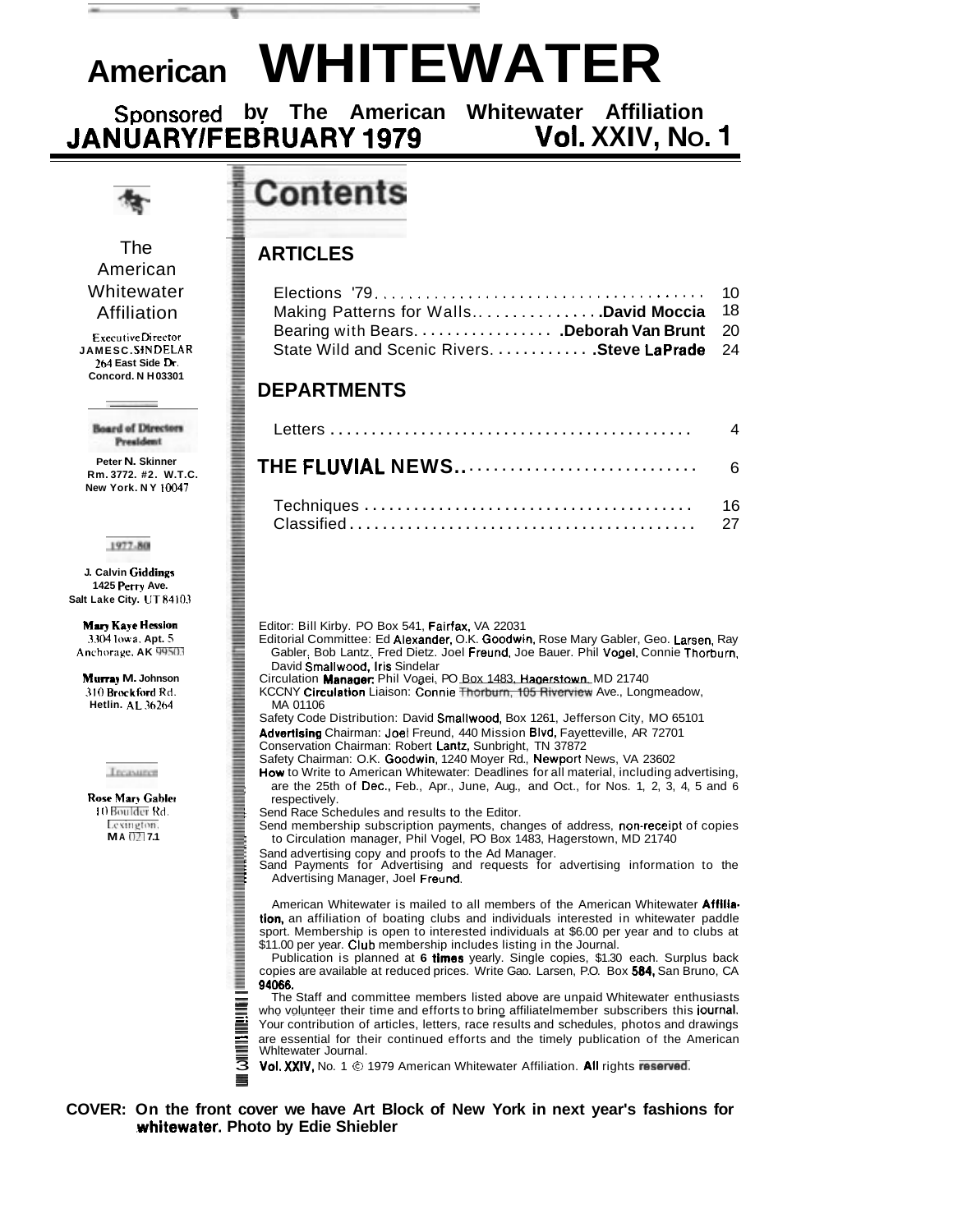

Please refer to the JulylAugust 1977 issue of **American Whitewater,** page 142, about the article on our Perception Paddle Retip Kit. Following is our feelings on the article.

We at Perception feel that the **consumer** is the person any manufacturer and retailer should aim to please. Our job, as a manufacturer, would be much easier if we were given the chance to correct any problems in communication before the mass media prints statements that are not fully researched.

In the article a statement was made that the rivets in our retip kit were too short. We chose the 114" rivets because the tip's inside width is 3116" and this added to the metal on the tip add up to just under 1/4" allowing room on the rivet for peening. We have never found two paddle blades with the exact same thickness. but the 3116" seems to be an accurate average. The idea is that the tip will fit snugly if the paddle tip is sanded to 3116". This will in

turn make the rivets fit snugly without having to saw them  $off - a$  job that is hard to do neatly for the inexperienced.

Our solution is that we now put ty for the mexperienced.<br>Our solution is that we now put<br>two sets of rivets in the kits-one two sets of rivets in the kits - one set 1/4" long and one set 112" long. This should take care of the skilled craftsman who can fit the tip to his paddle as well as the person who just needs a quick tip to protect an old paddle for the extra season.

Last but not least, in reference to the \$1.00 shipping charge for each kit ordered which is too much when two kits are ordered. We agree with this allegation and as you will note on our price sheet, Perception's policy for 1978, is that we will pay 100% shipping on all retail accessory orders and 50% shipping on all retail boat orders provided that there is not an active Perception dealer in the consumer's area.

Manufacturing operations are run by people just like you $-$ the customer. Therefore if you have a problem, complain to the manufacturer first. We manufac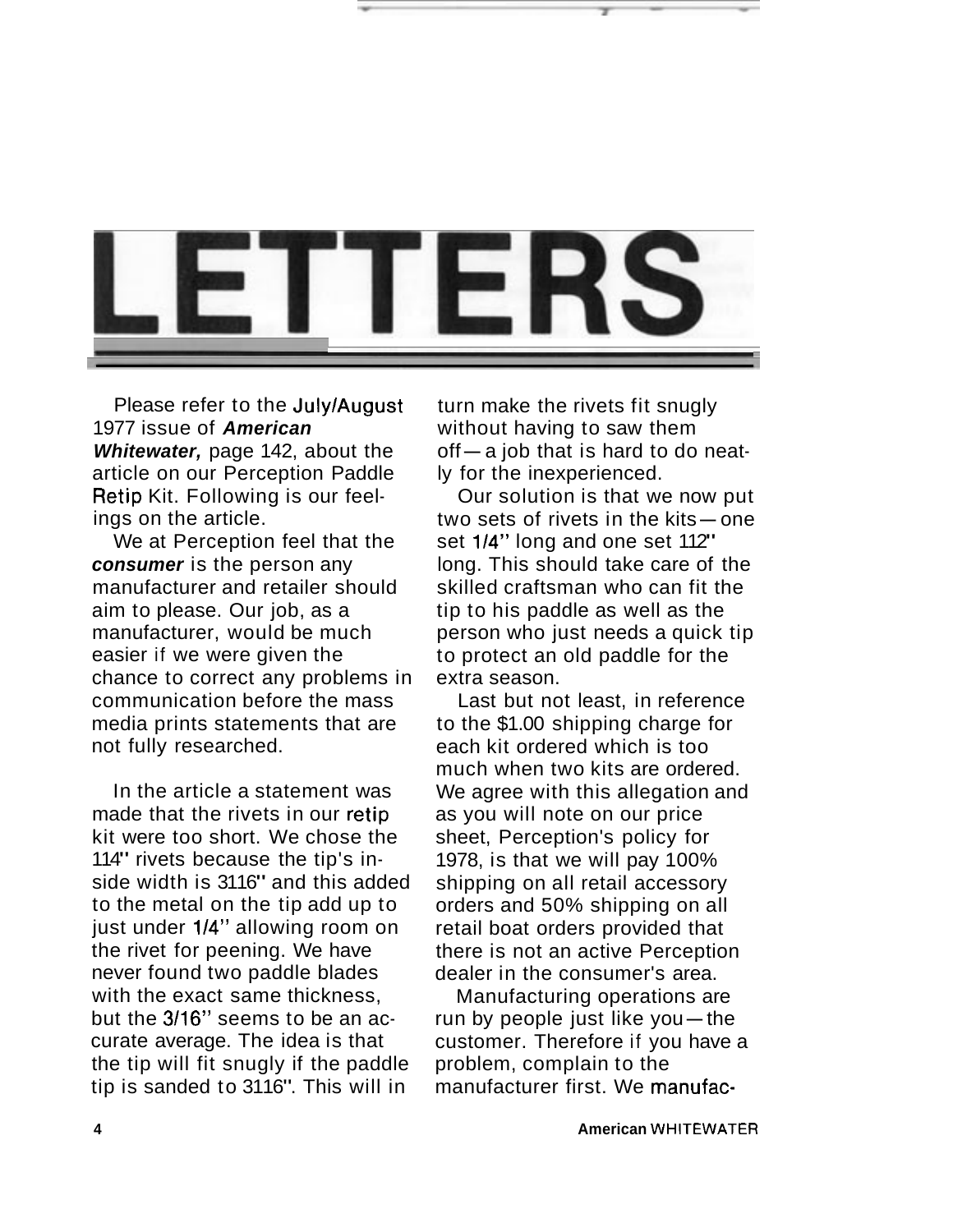turers want to please because, after all, we cannot survive without customers.

Keep paddlin'

William E. Masters President

#### WM/sl

#### Enclosure

P.S. Press releases for the Quest are enclosed. We are still beating our heads about the kayak evaluation procedures. Thanks for your help and comments now and in the future.

We have a program for June 8-29, 1979 which will be Sea Kayaking and Surfing in Great Britian. This trip will be escorted by Jack Sanders, a member of the American Kayak Association. Our British hosts will be coaches of the British Canoe Union, including Derek Hutchinson, author of SEA CANOEING and leader of the 1978 British Alaskan Expedi-

tion in the Aleutian Islands, birthplace of the sea kayak.

The areas for kayak surfing and sea touring include South Shields, Bamburgh Castle, Berwick upon Tweed and St. Abb's in Northumberland and Lothian, and Oban and nearby islands in western Scotland. The schedule will be equally divided between both areas, with a day or two spent in Edinburgh and Glasgow in between.

We are looking for a way to reach groups to have them aware of this trip. We feel that our program is one which would interest many people interested in kayaking, with kayak surfing or Class Ill whitewater experience and be able to roll dependably.

Any assistance in names and addresses of kayaking groups would be greatly appreciated. Sincerely,

Marilyn Miller Business Manager Folkways Trekking 3212 S.E. 58th Portland, OR 97206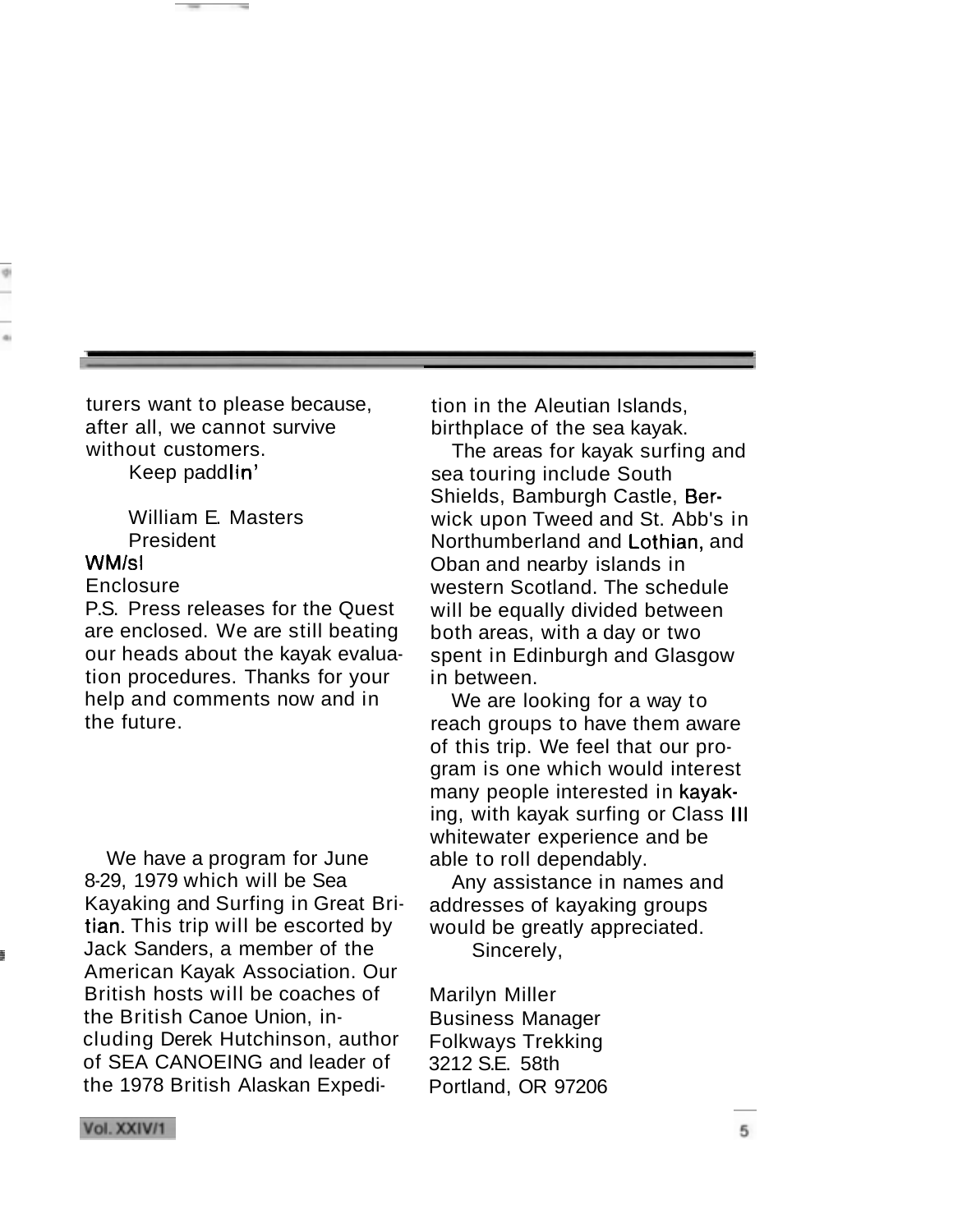



#### **MAJOR CHANGES IN AWA TO BE MADE**

The Directors of AWA announced this week that several important changes would be made in the organization.

First, the dues for 1979 would be raised for individual members from the present \$6.00 rate to 7.00 per year. This rate increase will become effective after the January-February issue of the Journal. This price increase will enable the organization to grow and cover the increased costs of printing and distributing the Journal.

Second, in line with the revitalization effort, classes of AWA membership will be changed. Instead of the present arrangement of Individual memberships and Club and Business Affiliates, there will be five classes.

1. Individual memberships-individuals who wish to be members and have one vote for constitutional changes and directors. Price-\$7.00/year. (Discussions are underway to offer reduced prices to AWA members who belong to clubs who belong to

AWA and take steps to include all their members in AWA like KCCNY).

2. Club Affiliates-Whitewater clubs who wish to be affiliated with the AWA. Their yearly dues will be \$11.00 and they will receive one copy of each issue of the Journal. They are given two votes for constitutional changes and for new Directors. Their names and addresses will appear in rosters printed in the Journal at least 2 times each year.

3. Business Affiliates-Businesses with interests in Whitewater related products who wish to be affiliated with the AWA. They will receive one copy of the Journal each issue and will have their names and addresses printed in the Journal at least twice each year. Business affiliation will cost \$20.00 each year and entitle such affiliates to preferential advertising rates and other consideration.

**4.** Non-profit Organization Af-Ing rates and other consideration.<br>4. Non-profit Organization Af-<br>filiates – Non-profit organizations whose efforts directly benefit whitewater paddling may affiliate with AWA at no cost. Their membership shall be determined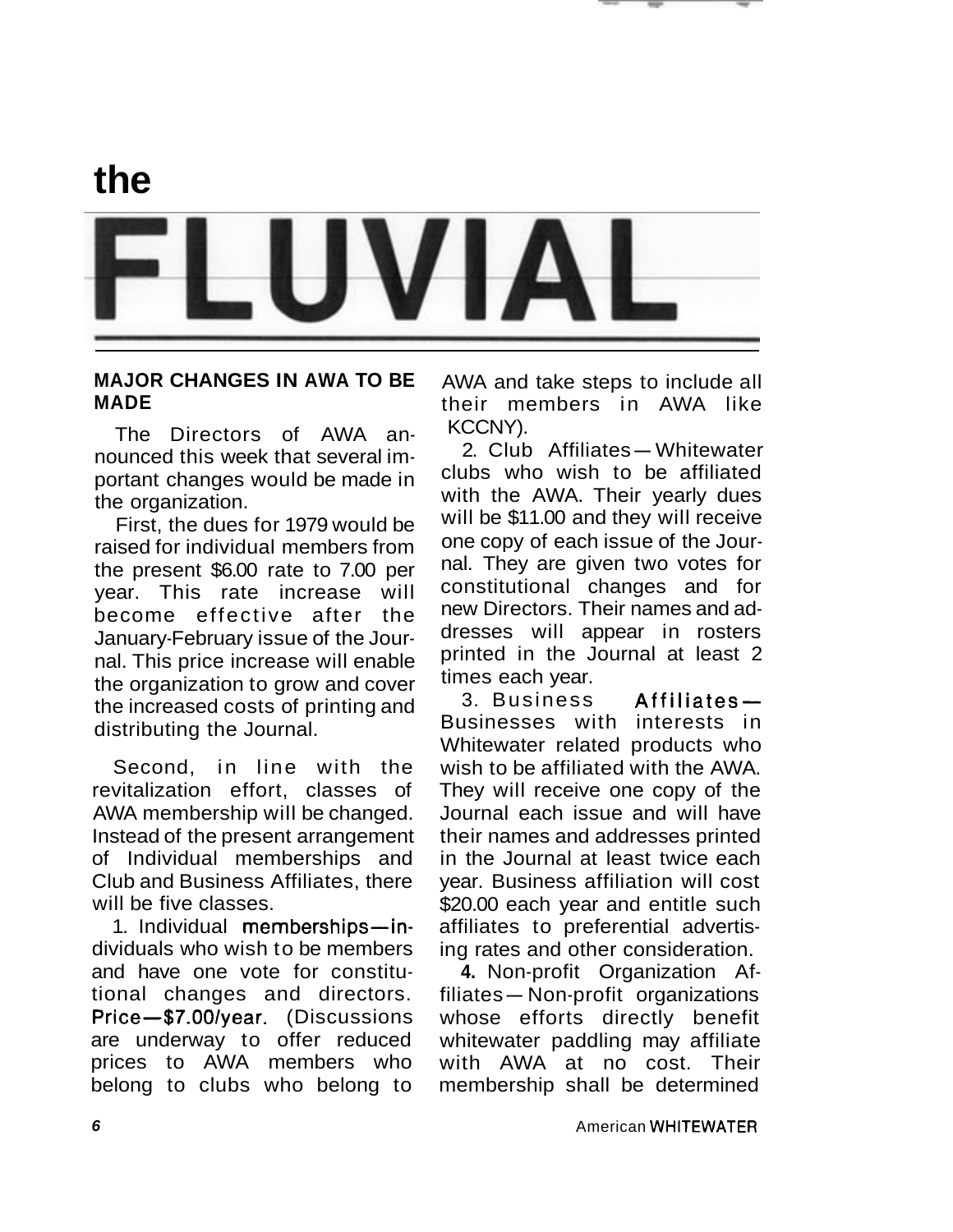# **<sup>d</sup>NEWS**

pected to provide periodic reports AWA. Look for the Constitutional to the AWA membership to be Amendments voting package in published in the Journal discuss- the next Journal. ing their efforts to further the **Peter N. Skinner** needs of Paddlers. Their names example and the President, and addresses will be printed in Bd. of Directors. the Journal along with Club Affiliates.

5. Governmental Organiza-5. Governmental Organiza-<br>tions-Governmental institutions shall be accorded affiliate status with voting rights of individual members at \$7.00 per year membership rate. They will be encouraged to participate in AWA affairs and to report periodically to the full membership on issues relating to paddling.

These new membership classes will become effective as of the March-April issue of the AWA Journal. The full membership will vote on the necessary Constitutional amendments as soon as they are printed in the Journal. The Directors hope that by subdividing the membership into these classes, AWA will become more attractive to each group. We hope they will be more willing to participate in

by the Directors. They will be ex- the operations and programs of Amendments voting package in

#### **Expedition to Chile**

- For miles around you will hear no other song.
- 1 crash to the sea in thunder.
- **I** roar in battle with the valley, the sky, the rocks.
- I challenge you to run with me. -Song of the Bio-Bio Jose Persico y Heredia

As this journal goes to press, five adventurous souls face up to this challenge: the first kayaking/C-1 expedition down the Bio-Bio in Chile. The travelogue echoes the romantic and rugged imagery, describing Chile's largest river as a "clear, crisp course that cascades almost continuously in a spectacular show of natural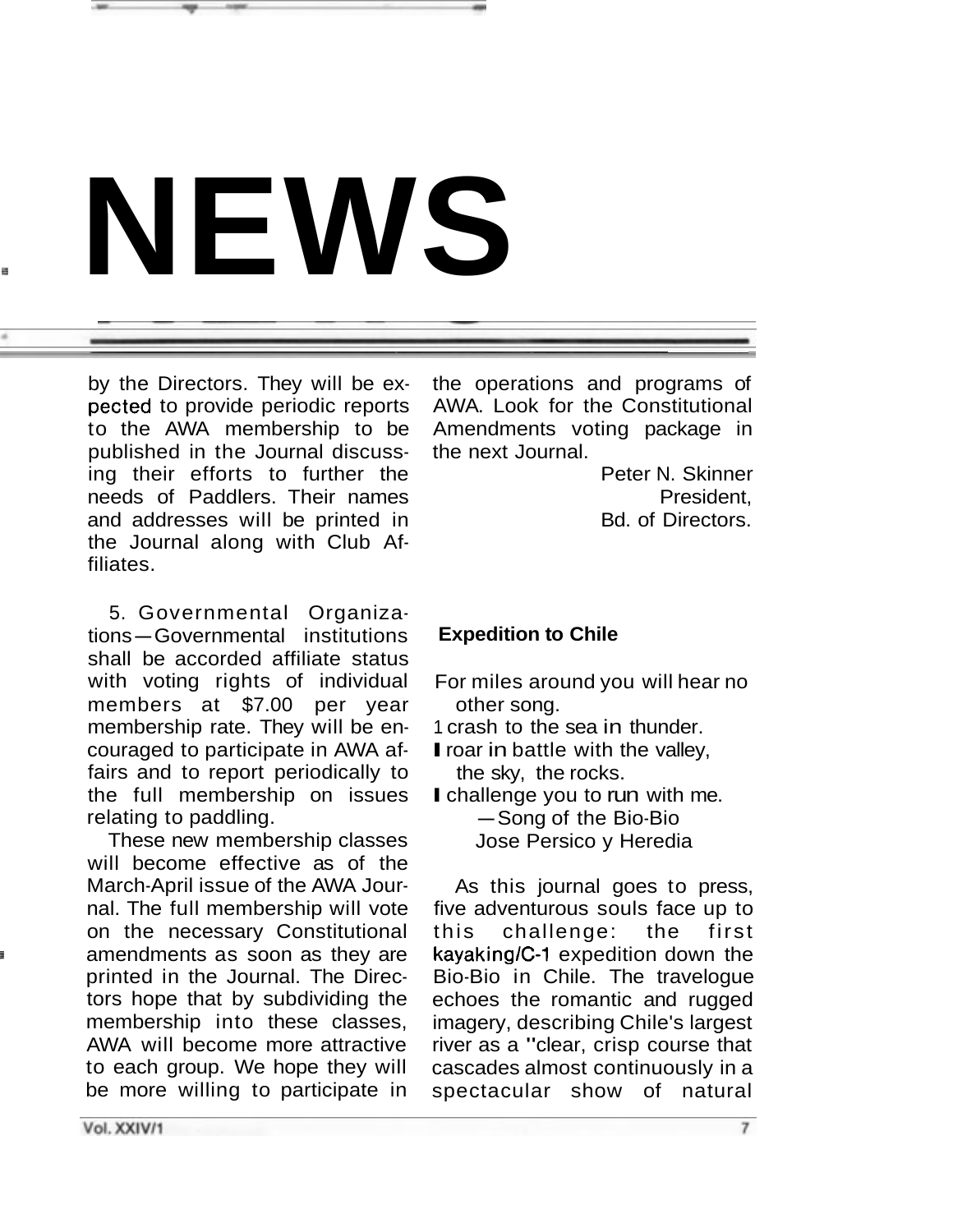

### **the FLUVIAL NEWS**

pageantry.. . with more white to the wave and more bounce to the ounce than Idaho's Selway, Arizona's Colorado, California's Tuolomne and West Virginia's Gauley." Thankfully, the Five Hearty Boys' Journey will be well documented. In future issues we'll undoubtedly learn if their escapades down the Chilean cascades met their expectations.

The Huckleberry Finn of the trip is Rob Lesser. John Wasson is returning for his second South American salsa whitewater. "Fearless" Fred Young, the elder is there proving that C-1's have more fun. Steve Rock, we trust is avoiding his eponyms. And our own ebullient AWA president, Peter Skinner, is there recruiting for AWA. We wish you guys luck and look forward to getting your tales back here.

#### **lnteragency White Water Committee**

Ever wish that whitewater boaters had a direct line to Federal decision makers? Well, the line exists! And AWA is working hard to

get **private** whitewater boaters a voice on it.

There's a little known Interagency Whitewater Committee set up as an informal advisory and information-sharing group for Federal agencies that manage lands with potential for river recreation. Up to now, its been the commercial boaters who've had the ear of this group. AWA is taking to steps to balance the input by pushing for a mechanism through which private boaters can also be heard.

The agencies on this Committee are the National Park Service, the Bureau of Land Management and the Forest Service. The issues that are discussed at their biannual meetings are crucial to all river rats.

In March, AWA officials will meet with Committee members to work out the specifics of how organizations and individuals representing private boaters will interface with the lnteragency Whitewater Committee. In the next issue, we will report on the results of this meeting and discuss the potential impact of collaborating with this group.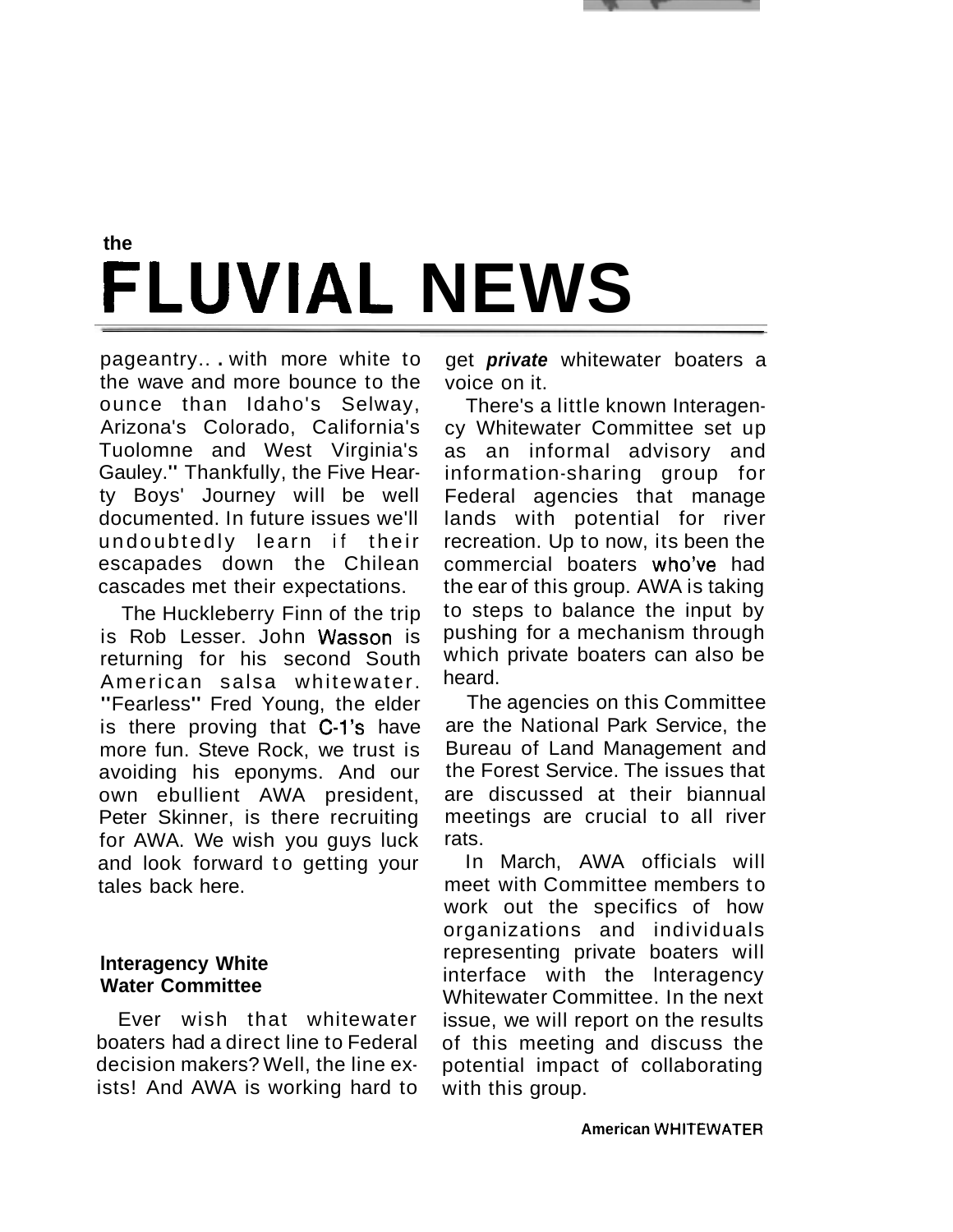

... dedicated to the preservation of America's heritage of free-flowing rivers, needs the support of everyone who cares about the future of Wild and Scenic Rivers.

ARCC, a national clearinghouse for technical and legal information, is also involved in legislative action directed toward increasing the numbers of rivers protected under wild and scenic rivers laws, and encourages innovative methods of river preservation.

Action Handbooks on methods of river protection, and a Newsletter with Action Alerts are part of our member service. Join us!

|                     | : American Rivers Conservation Counsel<br>317 Pennsylvania Avenue, S.E.<br>Washington, D.C. 20003     |  |
|---------------------|-------------------------------------------------------------------------------------------------------|--|
|                     | Enclosed is my contribution of:<br>\$10.00 - Regular Member<br>\$25.00, or more - Contributing Member |  |
| : Name<br>: Address |                                                                                                       |  |
|                     | State                                                                                                 |  |

Vol. XXIV/1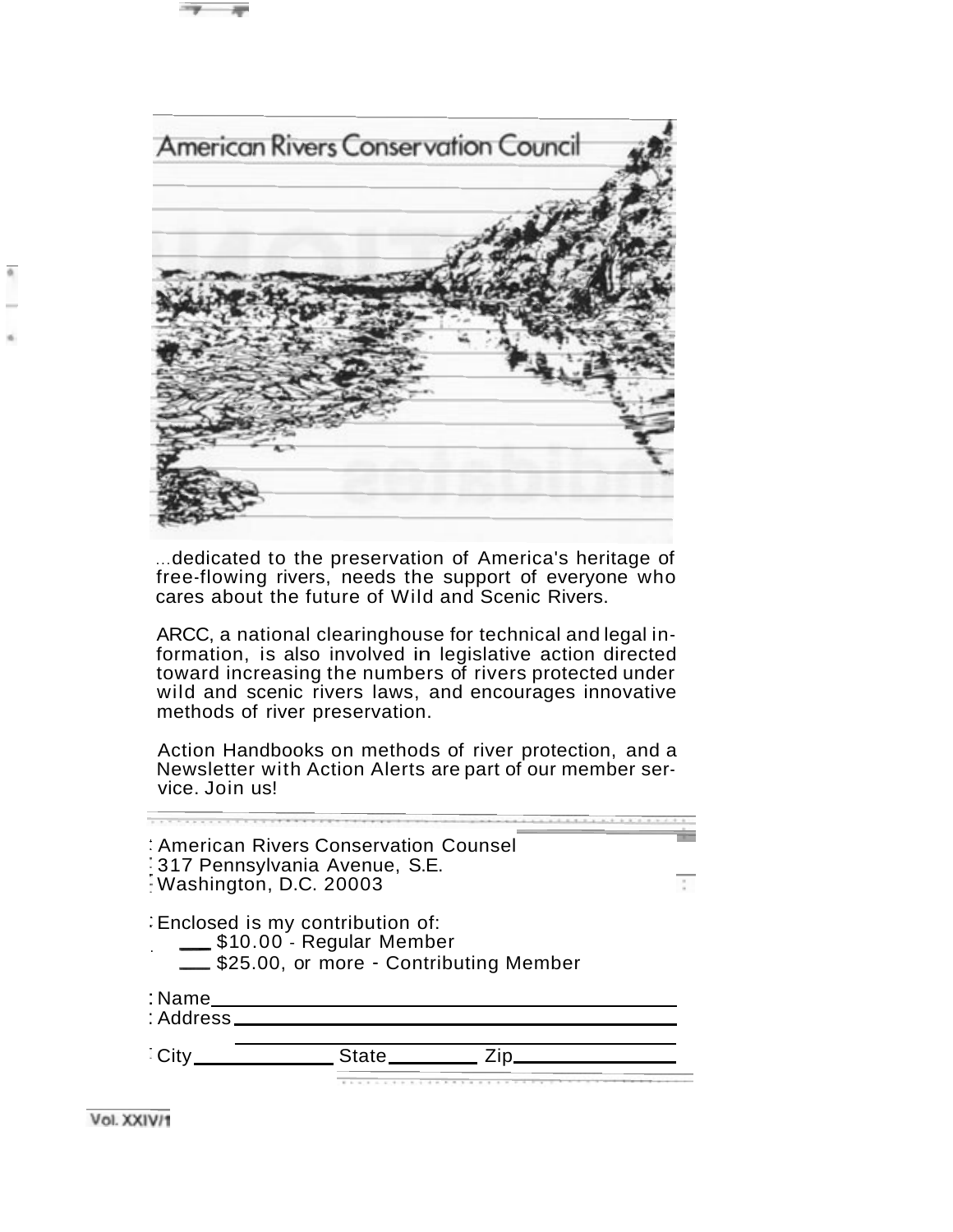# **ELECTIONS**

## **Candidates for AWA Board of Directors**

## 1979-1983

American WHITEWATER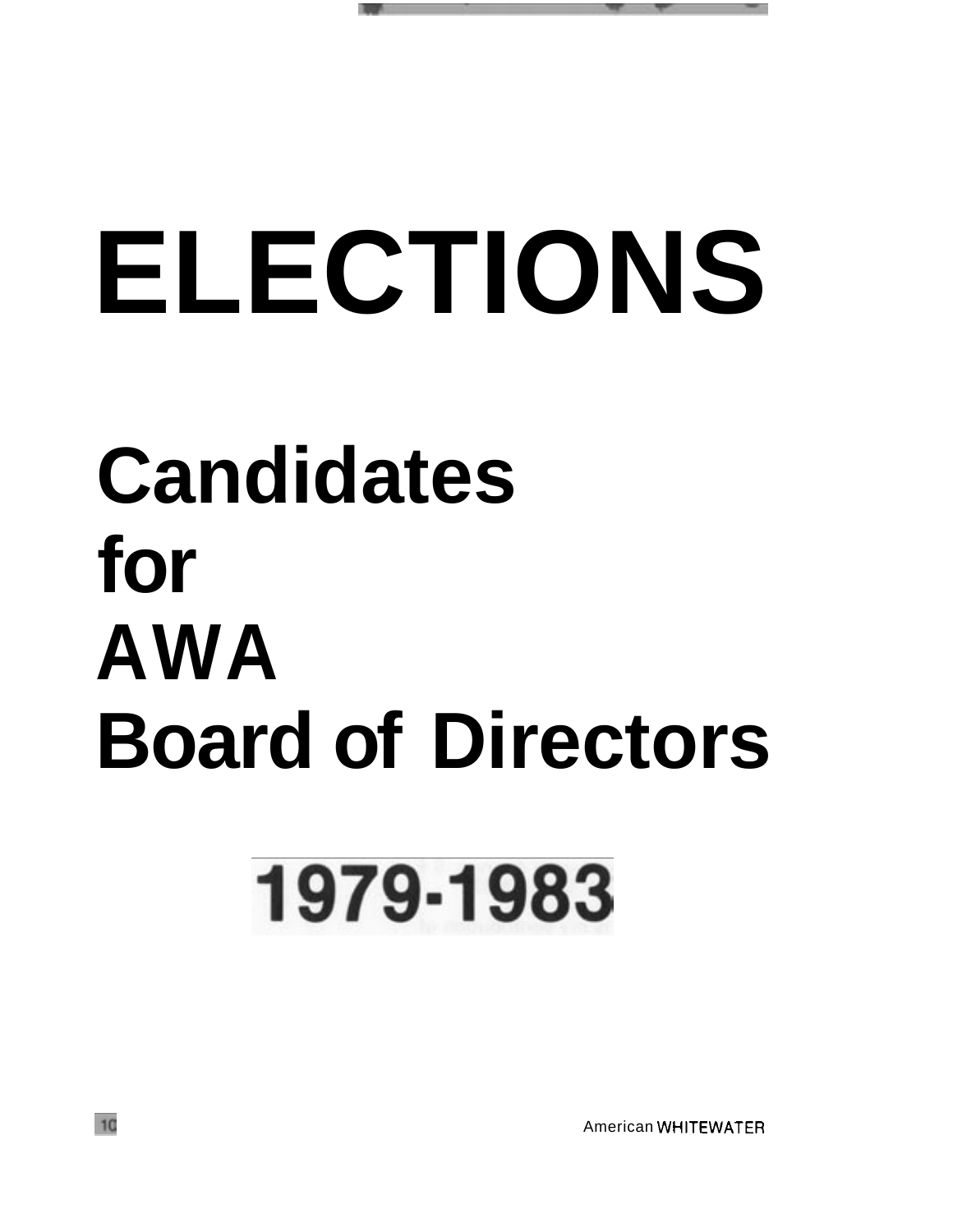## 79

We have been very fortunate to assemble the following slate of candidates for AWA director for the four year term 1979-1983. All of them are well qualified and committed to furthering the objectives of AWA. They all have communicated a high degree of excitement for the post of director and demonstrated a willingness to put in the time necessary to achieve the goals they express in their letters we print here. We want to thank them for their interest and concern.

AWA is eritering a pivotal period in which strong and balanced leadership will be needed. Punctual publication of the Journal on a volunteer basis has proved to be an ever more difficult task. Although Bill Kirby **t,** has put in yeoman service as editor, production assistance is clearly needed. Professional publications is one alternative present directors are looking into.

Contributions, especially for trips on Class II and Ill streams, are drying up. In depth reviews of equipment are now being presented by the profit making canoe publications. The Directors must help remedy the problems of the Journal.

The membership drive is on the runway, waiting for takeoff, thanks to the guidance of Judd Smith. Guidance of and participation in this drive by the new and old directors will be essential to its success.

In spite of the difficulties of publication, a great deal of expansion is taking place in the public service sector of AWA. Tom Daniel is orchestrating the river use enhancement network across the country, obtaining access, water releases, and wild and scenic status as well as fostering communication lines between affiliates. Pete Cornelison is doing good work responding to consumer complaints about boating equipment and developing testing protocals for products. Art Block, AWA director candidate, is doing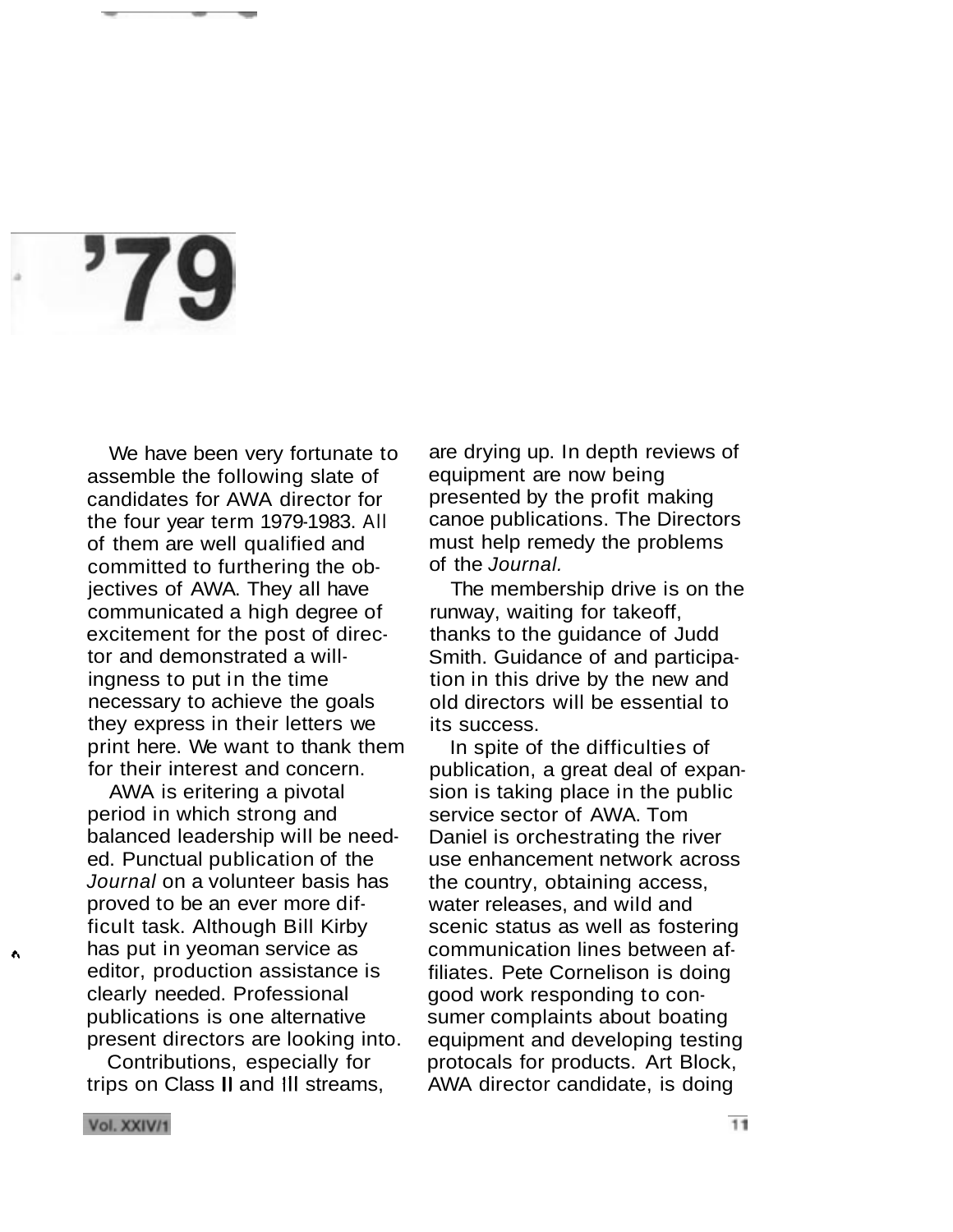good work with the IRS and Post Office. Circulation and product sales is in the competent computerized hands of Phil Vogel.

The future of AWA, however, is really in the hands of the Directors. We call upon all members and affiliates to vote in this election . . . AWA depends on the participation of the membership in elections. Remember, Affiliates must vote too!

Send your votes to Jim Sindelar, Box 321, Concord, N.H., 03301. Votes will be counted as valid if received within 5 weeks after postmark of this issue of the **Journal.** 

PLEASE VOTE TODAY, INSURE THE ROSY FUTURE OF AWA!

AWA Nominating Committee

#### **GLENN G. LUKACS**

Coordinating Manager of North American River Runners

"I believe A.W.A. and outfitters could be of great assistance to each others needs and wants. There are a number of issues that concern all of us-legislation on our whitewater rivers, river inforconcern an or us—regisiation<br>our whitewater rivers, river in<br>mation, shuttle logistics—to name just a few. Our combined efforts to lobby towards common goals-the improvement, fair usage, and protection of our rivers is a basic motivation to provide a mutual respect and understanding between us. Problems concerning

private boaters and outfitters that may develop concerning aspects of our rivers would be known and understood between us, our bond serving as an establishment for communication."

#### **WILLIAM E. MASTERS**

President of Perceptions, Inc. "I would welcome the job as one of the directors of the AWA. I fully understand that this is a job and not a position. I have the desire and feel that I have the talents to be a dynamic part of the controlled growth of the AWA.

"I have been an active whitewater boater for seven years. My main boating interesting lies in recreational whitewater. As President of Perception, Inc., I design and build boats for my living. I consider myself very open minded about the entire whitewater sphere and realize that it is only in the infant stages of growth.

"I am 28 years old, a 1974 engineering graduate of Clemson University, married, and have a three year old son.

"If I am elected as a director, I will do my best to serve the needs of the AWA."

#### **RICHARD BANGS**

President of SOBEK Expeditions, Inc.

"There's a weir on the Potomac near where I grew up, a deceptively powerful weir heading a popular series of rapids. A sign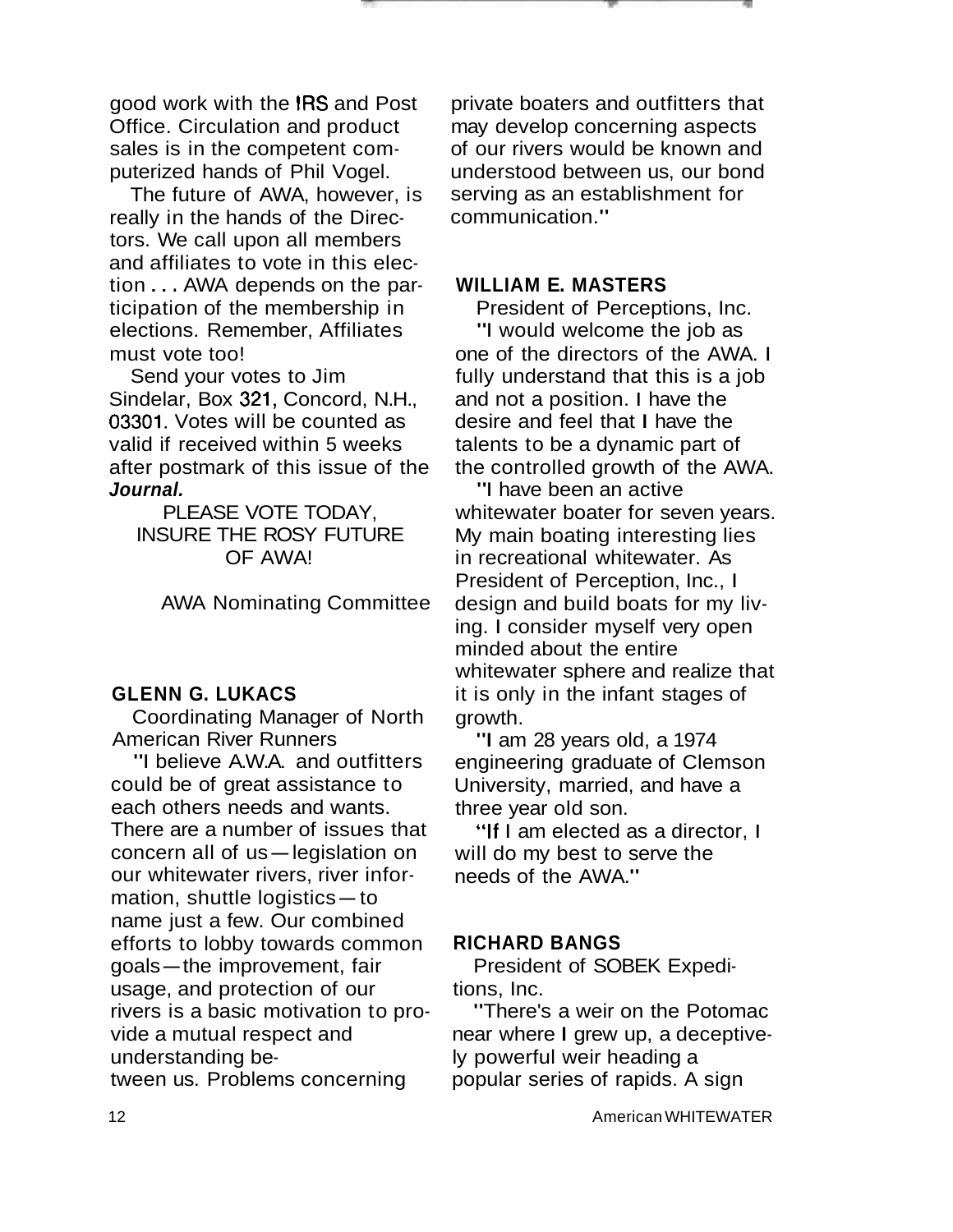upstream warned that "an average of seven people a year drowned" in this stretch. What all this has to do with the AWA and directorship candidacy is beyond me. Perhaps I could weave some analogy with AWA stuck in a **Figure 19 July 1999** 

ceaselessly above all the action, sucking a few well-intentioned<br> **n**victims into the aerated water. But that would be tacky and bromidic.

> I've been boating since the Pleistocene epoch, back when AWA served a small, devoted coterie, a core of kayakers who envisioned an organization that would define their group and its goals and report on their activities. Since then a tidal wave of whitewater boaters has rolled across the continent, and the need for such a central spokesperson-watchdog organization has grown to crying size. We need it. I think I can help."

#### **ARTHUR R. BLOCK**

"We boaters tend to be pretty individualistic, but we also recognize the need for an organization to work steadily on matters like conservation, water releases, permit allocations, competition and safety.

"In AWA we tend to depend on <sup>*h*</sup> the herculean efforts of a few people to carry us along. As a director I would try to help find ways to shape our programs to facilitate the participation of the many members who, I suspect, would be happy to pitch in if they knew they were making a limited time commitment to a worthwhile project."

#### **O.K. GOODWIN**

"I am currently a director of AWA running for re-election. My reasons for seeking another term are my interests in promoting safety in all types of whitewater and the preservation of our whitewater rivers.

"I have just recently moved from Virginia to California where I've discovered wide open areas of whitewater that I'd like to be able to help somehow.

"I've enjoyed working for AWA and with your help, I'd like to continue."

#### **ROB LESSER**

"As a candidate for director of AWA I'd like to share my thoughts as to the direction I feel AWA should chart for the next few years. I see this period as a critical one for the affiliation and whitewater boating. First let me state that I am not a "cluber" by orientation and I do not belong to AWA because I wish to be involved in parlimentary matters. I'm in it and running for director because I am very actively involved in the sport and wish to both further the sports horizons and accurately catalog its accomplishments. Toward such goals I support the following:

"1) Improvement of the Journal. The Journal is the organiza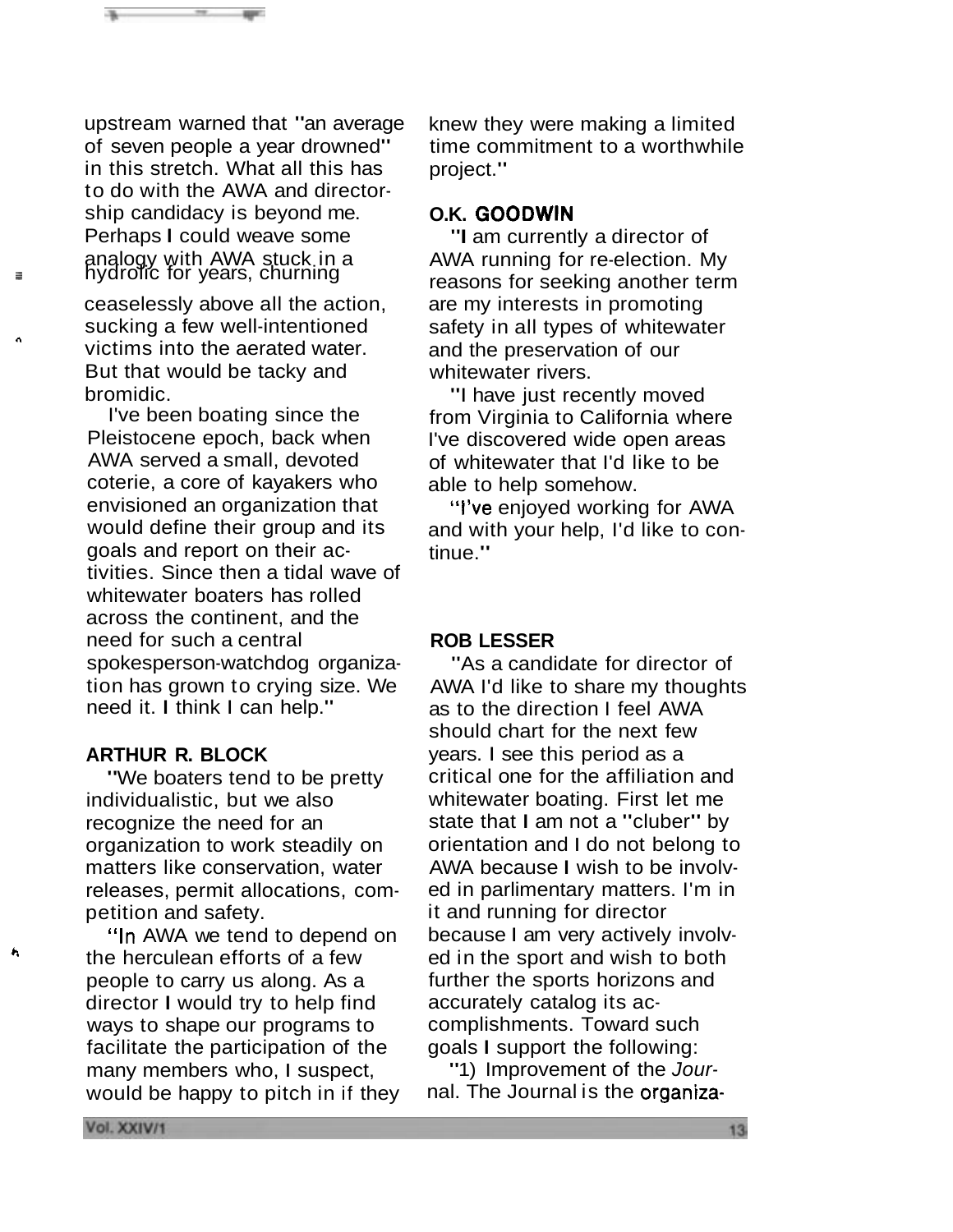tion and at this point needs to catch up with the momentum of todays whitewater accomplishments. I have several ideas along that line and have been working with Peter Skinner toward the realization of that goal, Once the Journal is updated and stabilized I would very much like to see the birth of an annual publication similar to the journal of the American Alpine Club, covering 20 of the most noted runs done that year anywhere in the world in some detail with pictures; then a compendium of many other significant runs in less detail filling the remainder. That's an effort which will see more and more necessity as the more adventurous river rats extend the boundaries of the sport. Lastly for publications I'd like to see a small booklet dedicated to the accident and safety scene. Its purposes should be obvious so I won't elaborate.

"I'm also interested in working directly with the responsible government agencies toward getting more input from the independent boater in the decision making process. (i.e. river permit systems and allotments) Toward this end Peter and I recently met with Sec. Andrus and his assistants as a first step toward establishing such channels.

"Lastly I favor a more broad based involvement by whitewater rafters in AWA. Many of the new frontiers of the sport world wide are being opened by rafting

pioneers such as SOBEK. The possibilities are endless as are my ideas toward broadening AWA's base and membership. I'd like to be an integral part of the growth and thus would appreciate your vote as a director."

#### **FRED YOUNG**

Fred spent two years as Secretary of ACA and is currently a member of the ACA Council. For 3 years he was business manager of the U.S. Whitewater Team. He is a member of USOC KCC and an International Slalom Official.

As a director, Fred would like to see a greater cooperation between AWA and ACA if not a merger between the national organizations. He will work to prevent the government intervention with our freedom to boat, and is interested in the preservation of our rivers.

#### **AWA Directors for the 1979.83 Term**

Vote for not more than FOUR of the following candidates. Ballots must be received within 5 weeks of the postmark of this issue of the Journal. Send to: Jim Sindelar, Box 321, Concord, N.H., 03301.

- ( ) Richard Bangs
- ( ) Arthur Block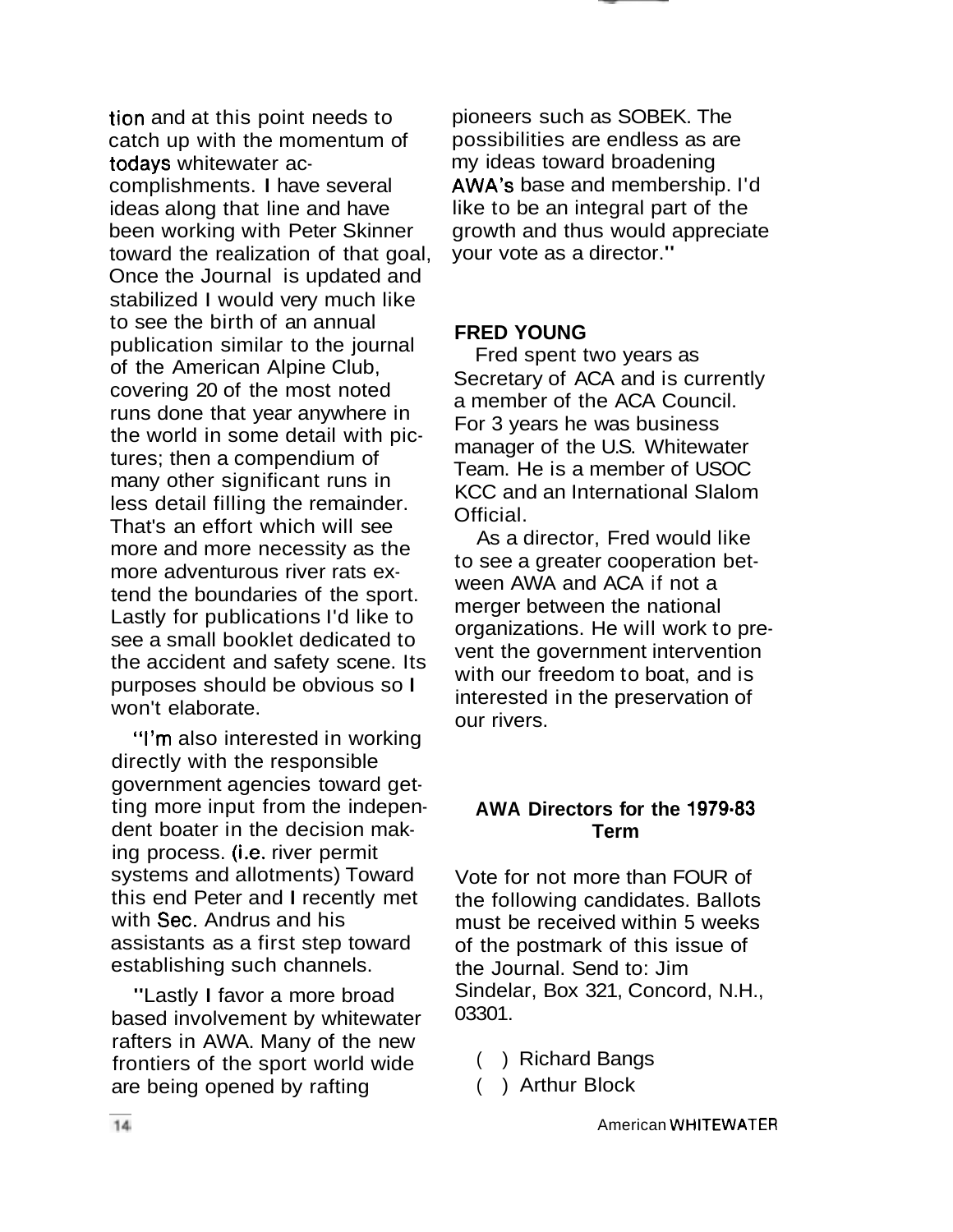

Vol. XXIV/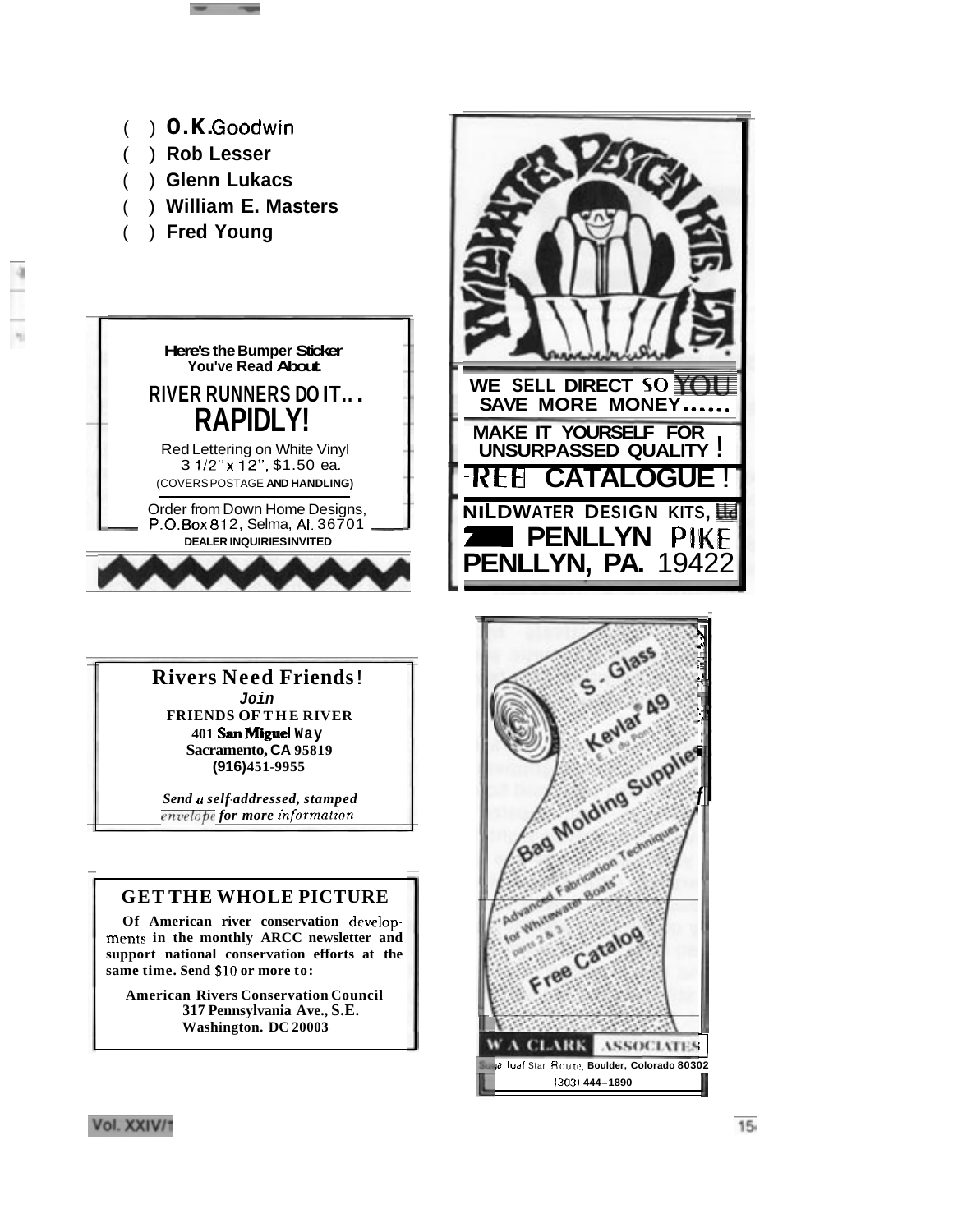

#### **DEEP WATER ENTRY**

#### By Judd Smith

Drowning begins when a boater leaves his boat along with other bad things that can happen: broken boat, lost paddle, risk to other paddlers, ruined trip, hypothermia, injuries, long walk-out.

Herewith is a five-second formula for self-rescue that should be practiced instinctively by all kayakers as the automatic sequel to any situation where they have to kick out of 'their boat for a breath of air.

Starting in a pool, sprayskirt NOT in place, hands gripping the cockpit rails and one hand holding the paddle as well, capsize the boat. Push your arms straight, thus lifting your butt out of the seat. Sommersault legs and feet over your head and down. Now hanging directly underneath and facing the rear grab loop, pull yourself to one side and take a breath of air, your hands still gripping the rails of the cockpit. Now for the reentry:

Push yourself down and under the boat, and at the same time swing your feet and legs between

your arms and into the boat. Lock your feet into the pegs and knees against the deck, simultaneously leaning sharply forward to expose only helmet and lifejacketprotected portions of the body to colision with a rock. Then put the paddle into position and roll-up.

At no time concern yourself with the sprayskirt. You will roll up with three to five inches of water in your boat, and you'll roll more easily than when empty, but once up you'll also be less stable. The semi-swamped boat will have about **40%** of the maneuverability and efficiency of a dry boat. With proper flotation bags in place, a boater can roll any number of times with sprayskirt off and never get much more than five inches of water inside.

This five-second kayak re-entry procedure is easy in the ocean and in large volume rivers, but in small streams you strike an underwater rock during the maneuver. Under these conditions stay at the side of your boat until you reach a fivesecond pool that has depth to permit a "deep water re-entry".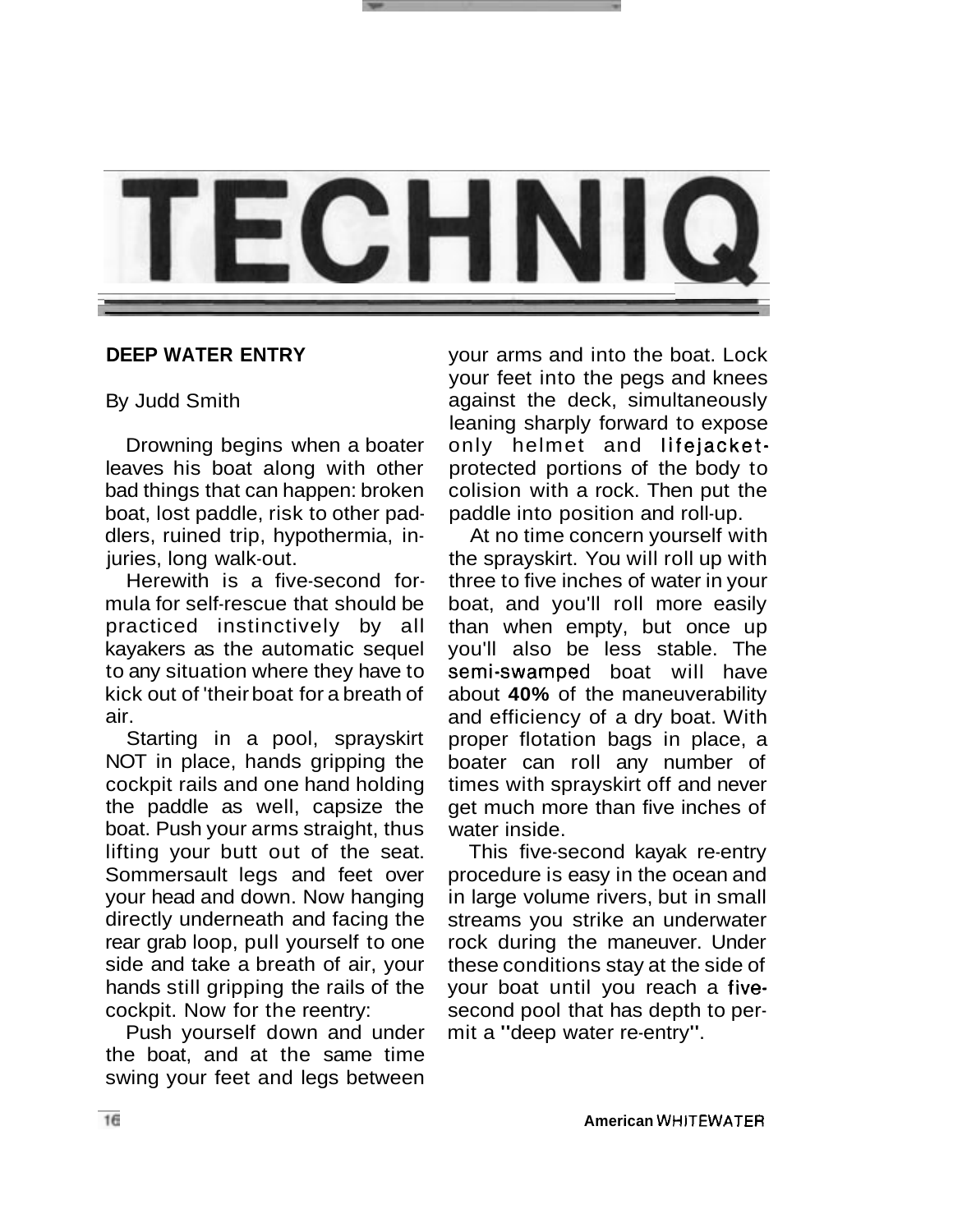

#### **THINGS TO REMEMBER ABOUT THE "J" STROKE**

by Thomas S. Foster

d

- **Remember, the "J" stroke is** used only when the canoe veers off course to the off paddling side. Once the canoe is underway, a light **"J"** might suffice depending on other variables such as wind and current.
- Neither the paddler's hands nor the paddle should touch any part of the canoe at any time during the execution of the stroke.
- Both hands should be over the water during the entire propulsive part of the stroke.
- Keep the blade under the bilge during the first half of the stroke. That is, from the "catch" to the body of the paddler.
- Roll the grip hand thumb down towards the gunwale when the blade is under the bilge near the knee of the paddler.
- **As soon as the grip hand** thumb is rolled, begin to move the blade out from under the

bilge in a diagonal direction away from the canoe behind the paddler.

- **Keep rolling the grip hand** thumb down and continue to push water away from the canoe as the blade continues back and diagonally away.
- **The stroke should be com**pleted when the blade is at right angles to the surface and the paddler's arms have reached maximum extension behind and diagonally away from his body.
- After the "recovery" of the ÷ blade, the lower edge must be elevated as it is the leading edge of the "feather" to the  $\blacksquare$  "catch" position.
- **E.** Learn to "feather" low or near the water's surface. Keep the "feather" until the blade is over the "catch" position.

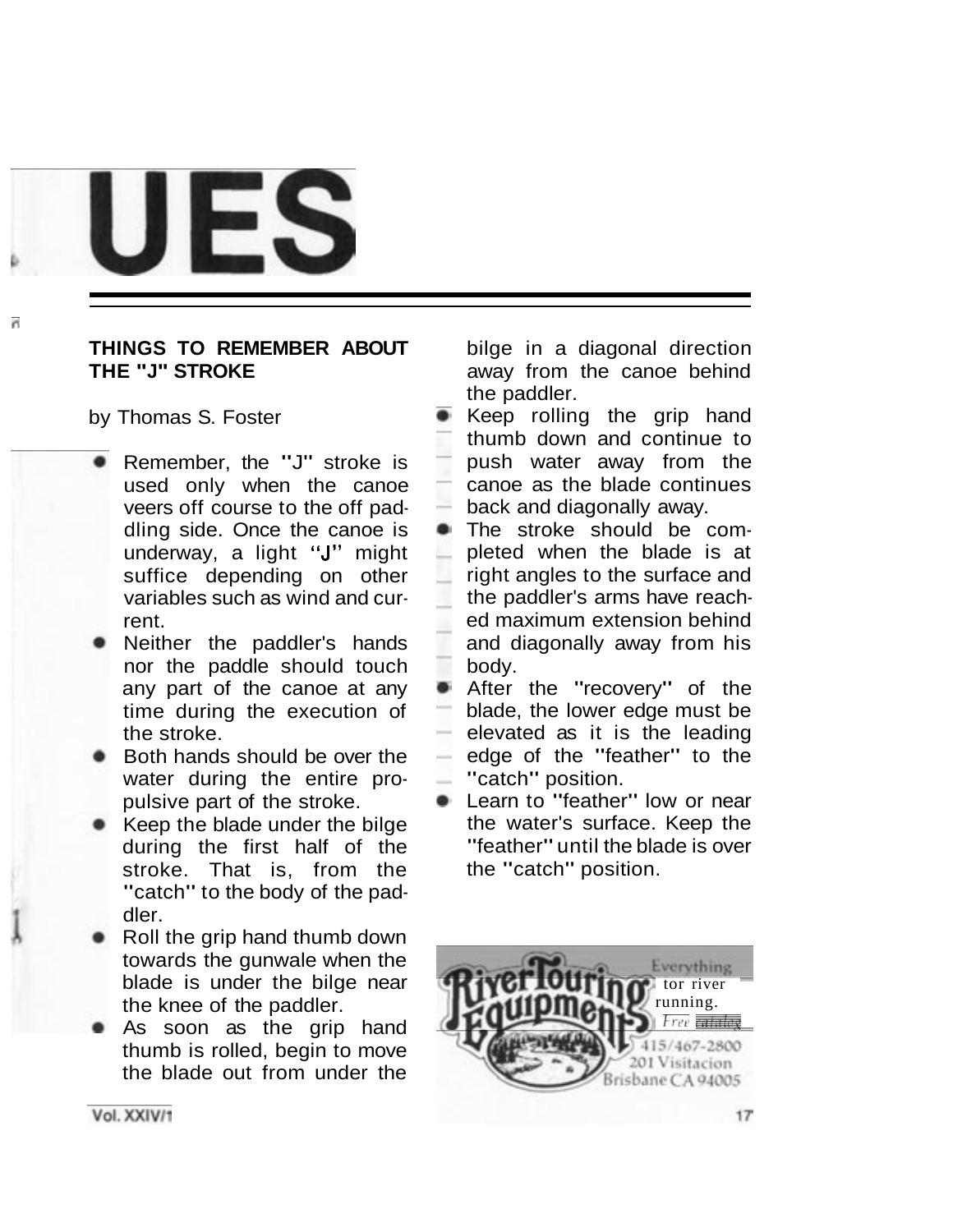

*by Dave Moccia* 

---

**American WHITEWATER**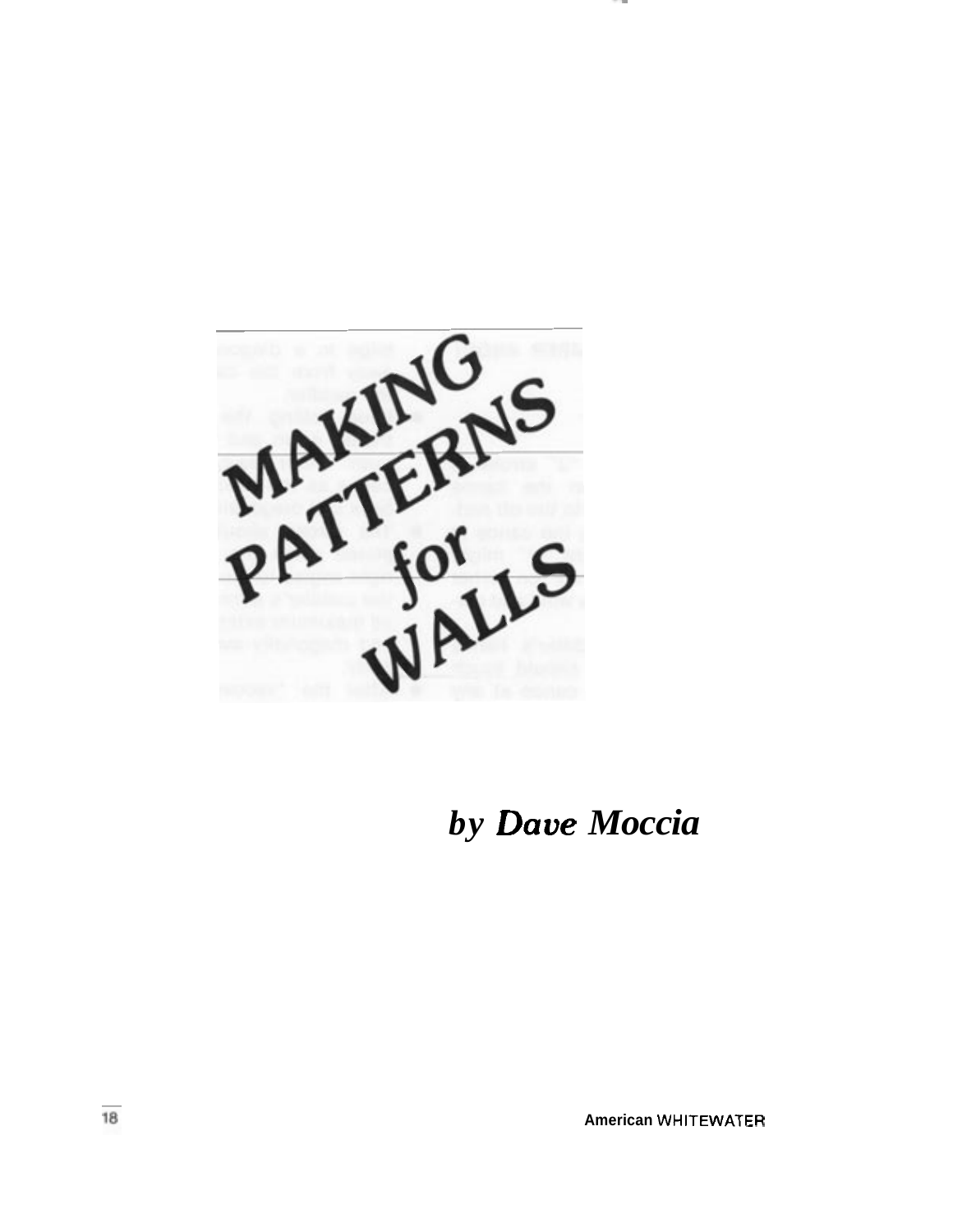#### **MAKING PATTERNS FOR WALLS**

Tools needed: Pen, Masking Tape, Paper large enough for patterns, Long Level (or short level taped to **outside** edge of yardstick or straightedge-make sure bub-**Lbles and inch markings are facing** same direction.

Lay boat on its side so that **both**  *I* seams lie in a plane perpendicular to the floor.

> Prop boat up securely (concrete blocks)-very **important** it doesn't move once the scribing process begins.

> Tape paper to floor under end of boat for desired pattern.

> Tape pen to end of level or yardstick making sure tip is in line with the **inside** straightedge.

> Keeping yardstick verticle to floor, place its **inside** edge against end of boat.

> Place one hand where yardstick meets boat (should be along centerline if boat is properly positioned). Other hand is used to guide pen along paper.

> Pull gently with both hands, keeping yardstick against boat and making sure it is perpendicular to floor by watching the bubble on the level.

> Don't lean yardstick i.e. hands must start out one directly above the other and pull together.

**n** Repeat for other side of boat.

To see how accurate you are, start at different ends of the pattern side and sketch to the middle. Lines should meet.

Label pattern *immediately*hull, deck, bow or stern, and make of boat. Cut out and trace on foam sheets.

\*\*\*Really is a lot simpler than it sounds\*\*\*

#### **Additional Thoughts:**

If everything is done correctly, the patterns will be wider than the true inside dimensions only by the thickness of the laminate of your boat. This is really negligible for a good tight fit.

If making **4** inch walls from 2 inch foam, be sure to use the pattern to trace both halves. Otherwise the law of increasing (decreasing) size patterns will result.

If can't align tip of pen with inside edge of yardstick, must adjust by adding to or subtracting from the width of the pattern the difference before cutting.

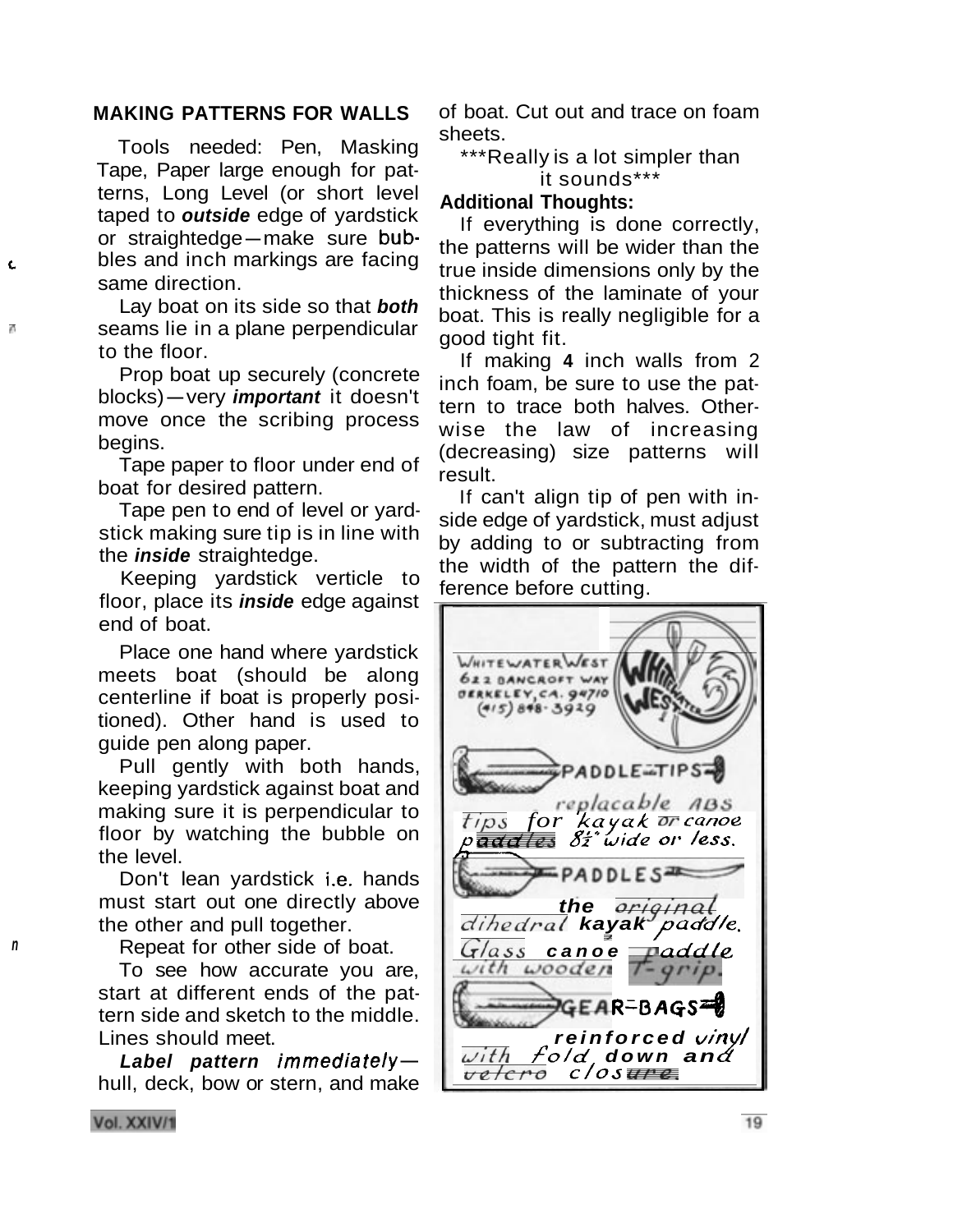

## **Bearing With Bears**

**by** D. **Van Brunt** 



**20 American WHITEWATER**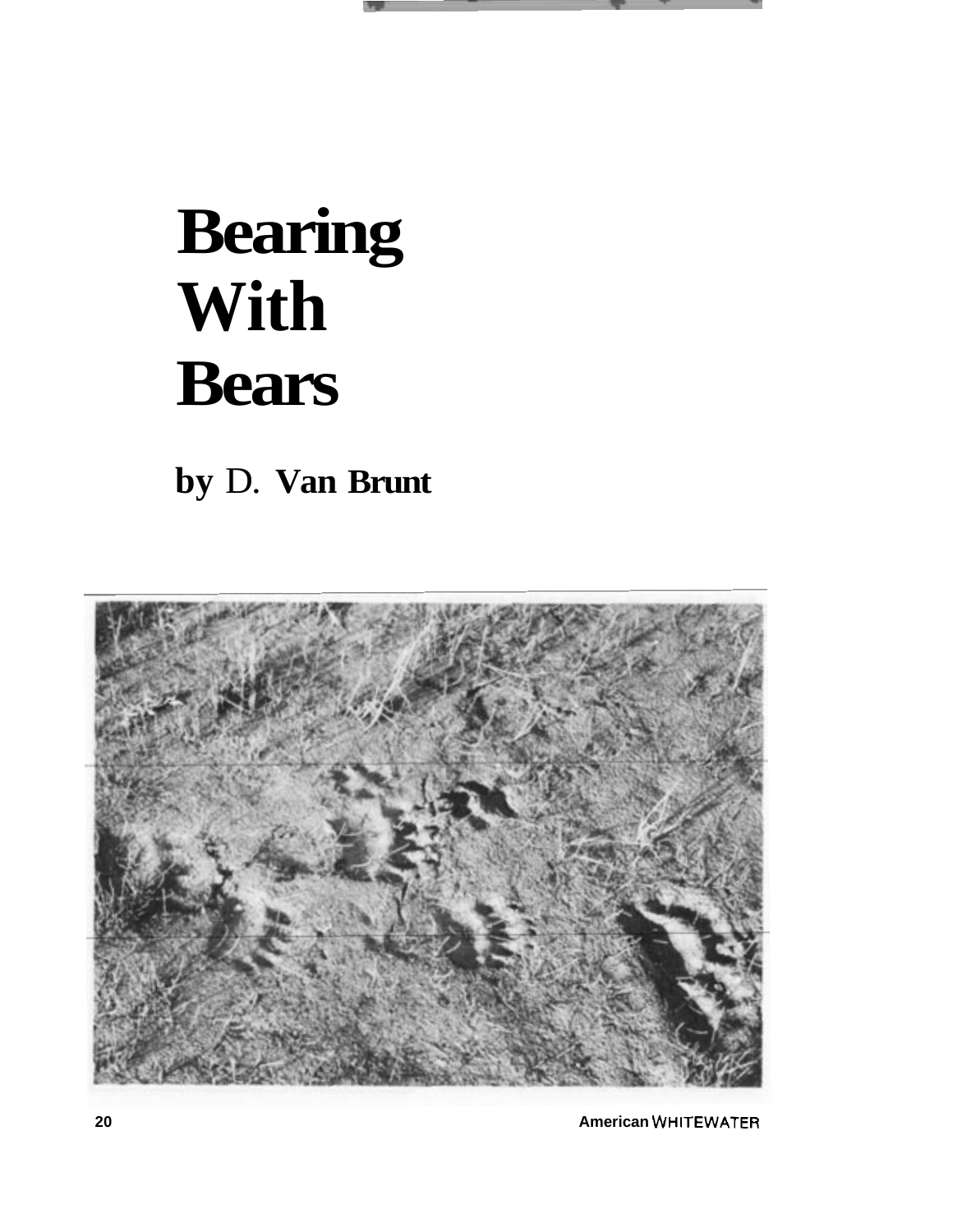Paddling through bear country? David Richey, after interviewing numerous experts on the subject, has some tips on avoiding bear attacks. One of the key things, he says, is to avoid surprising a bear. SKS. One of the key things, he<br>ys, is to avoid surprising a bear.<br>Be alert for bear signs—scats,

**b**<sub>c</sub> hair on a tree or fence, drag marks of a bear pulling a dead animal, or nair on a tree or fence, drag marks<br>of a bear pulling a dead animal, or<br>scratch marks on a tree—and get **n nout of the area if the trail looks hot.** Especially avoid bear kills, that is, where a bear kills or eats its prey. The bruins are not fond of sharing their meals. The circling of birds above is one clue of a bear kill.

> Make plenty of noise as you're passing through known bear territory. Often bears will take the hint and take off.

> The scent of humans is also sometimes enough to make them bolt. If you see a bear from a distance, Richey says to avoid being downwind if its heading in your direction. The bear won't be able to pick up your scent until you may be face to face.

Considering bears' terrific sense of smell, you should have your campsite as odor-free as possible. Cook and store your food away from the campsite. And burn your garbage in another place as well.

Richey also warns against sleeping in a sleeping bag along the trail. Since bears like to prowl the **cr** trails at night, they may just confuse an occupied sleeping bag for a tasty morsel.

> If you should encounter a faceto-face with a bear, the tip is to play it cool. Don't make sudden

movements and don't turn your back and run. Many times the bear will just be curious and if you don't act like an animal on the chase you won't arouse much more interest. By slowly backing up, you allow the bear to leave with face-and probably will keep yours intact. But if the bear is in close range, clearly bent on attack and you have no options, Richey says to lie down, try not to move or scream and play dead. It may be what saves you from being so in ernest. If the bear is in close ran<br>bent on attack and you h<br>tions, Richey says to lie<br>not to move or scream<br>dead. It may be what<br>from being so in ernest.<br>**MOVING?**<br>LET US KNOW

### **LET US KNOW!**



Vol. XXIV/1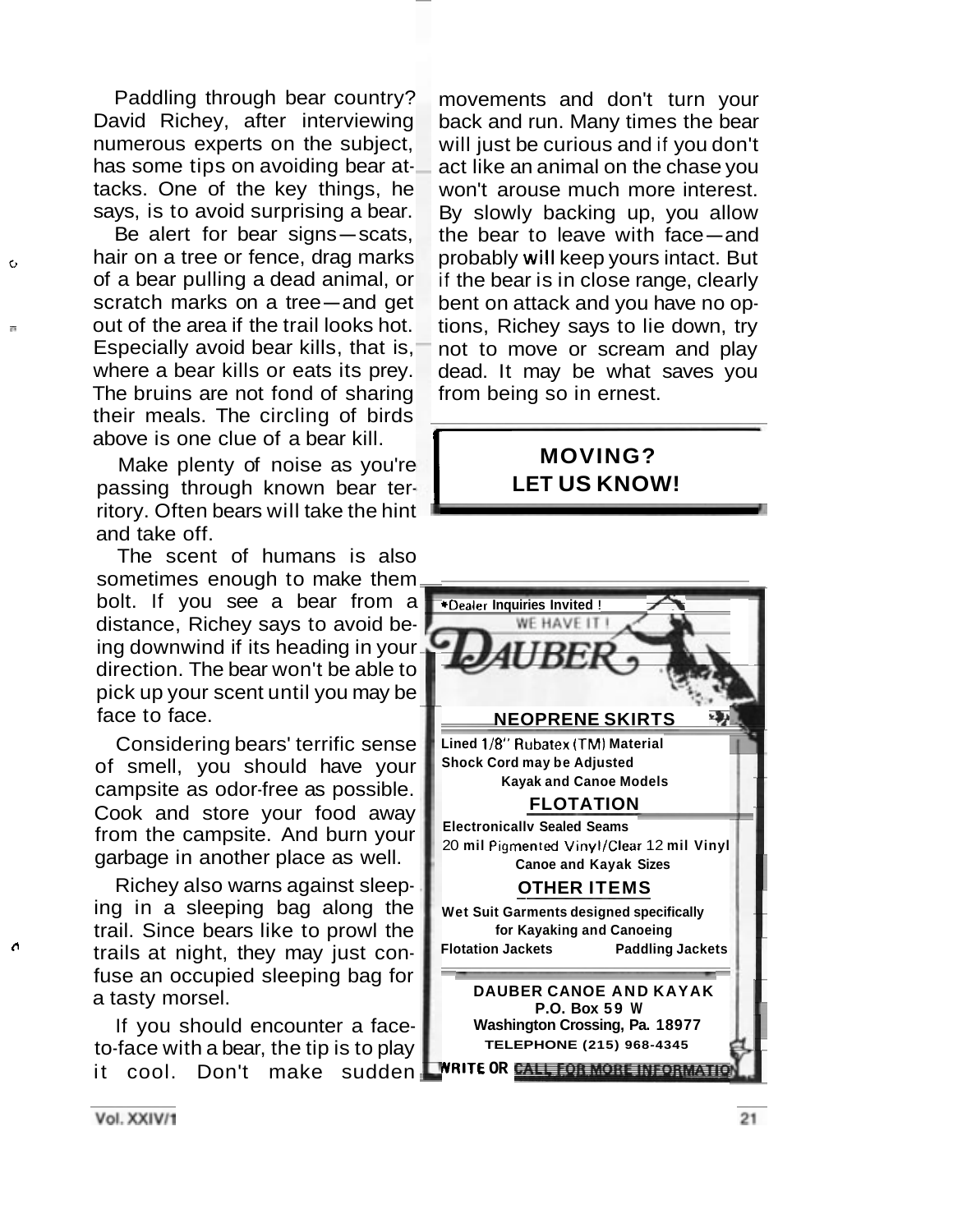

Kevin Sessler exploring the edge of the hydraulic at Great Falls of the Potomac. Photo by Rick Freimuth.



River touring in Alaska. Photo courtesy of the U.S. National Park Service.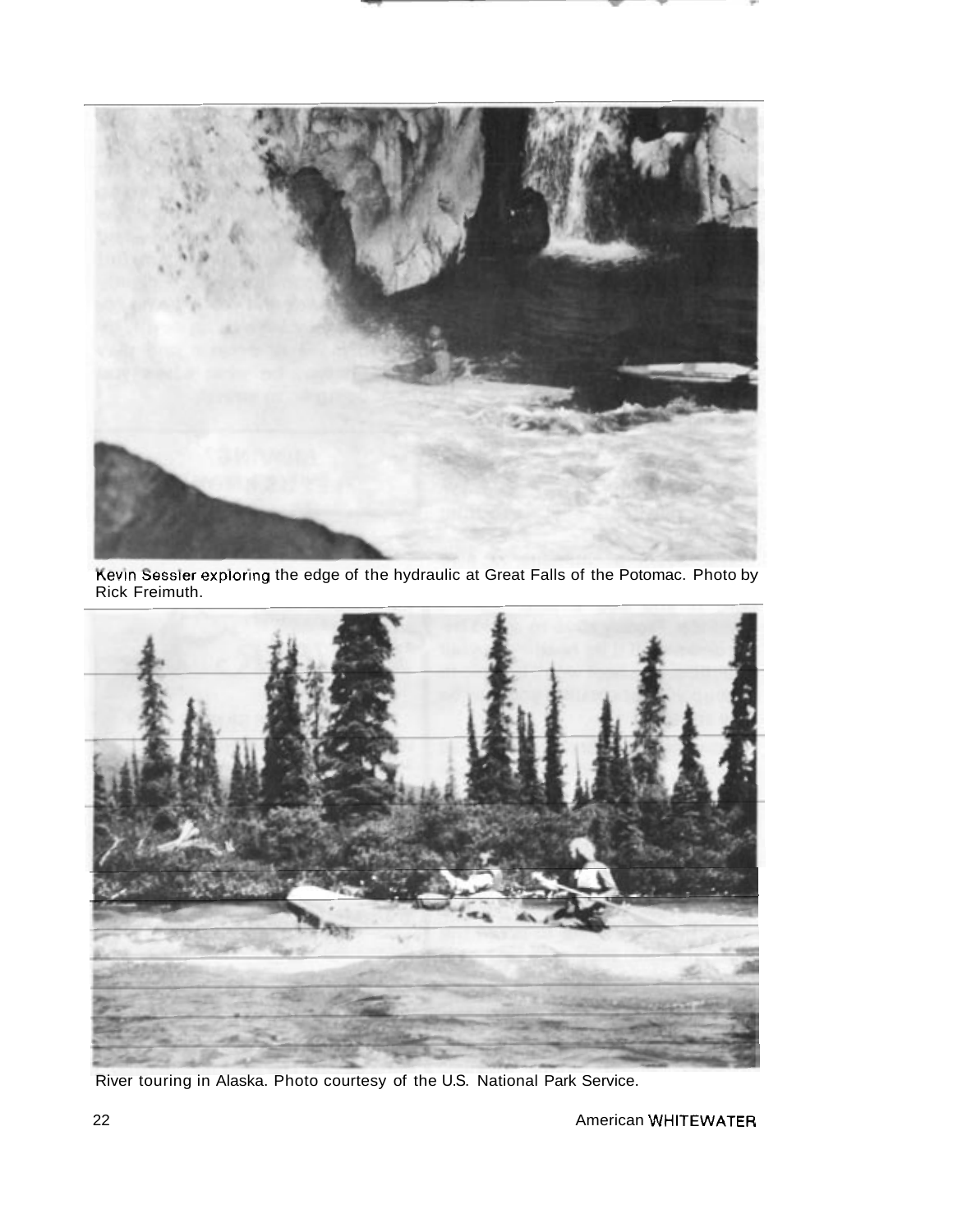



High water on the Potornac. Photo by Roger Blain.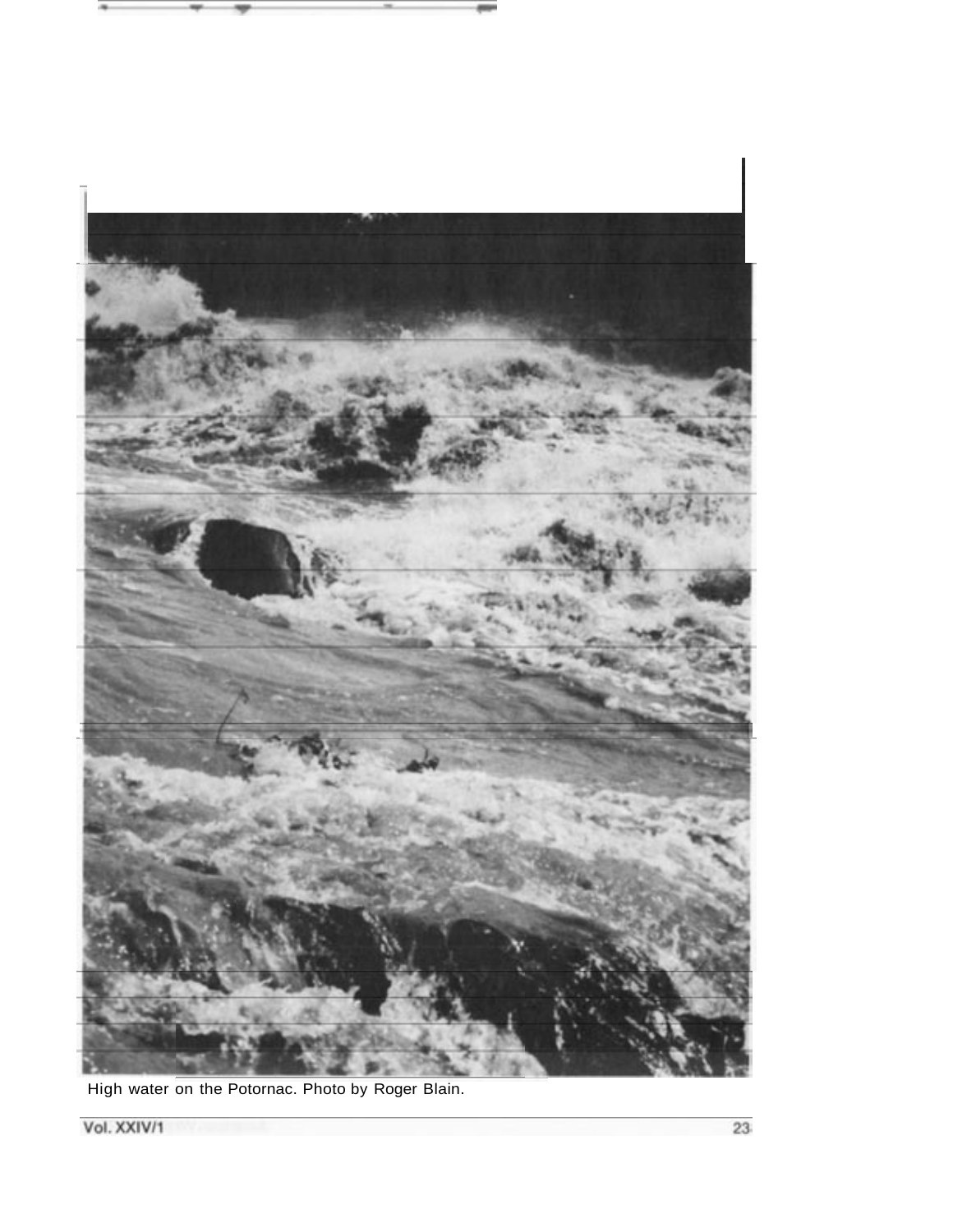The State of Ohio may deserve a special citation for being honest in tourism advertising. In their brochure about the state's scenic rivers system, the writers noted "There is a long list of abuses which have destroyed hundreds of miles of Ohio streams and threaten hundreds of miles more... Industrial and municipal sewage and acid mine drainage have drastically degraded water quality. . . Use of the river by public and private interests lacks harmony and welldefined objectives. . .''

The leaflet, titled "Ohio's Natural Streams: the Scenic Rivers Program" is available (as is more data on individual rivers) from Scenic Rivers Planning, Ohio Dept. of Natural Resources, Fountain Square, Columbus, Ohio, 43224.

The publication carefully explains the state system identifies rivers as wild or scenic or recreational. The publication then explains wild rivers have the highest water quality, scenic rivers may flow through areas of occasional agricultural use, villages and homes, while a recreational river is "readily accessible by road, has more extensive development along its banks and is not necessarily free-flowing."

As would be expected in an industrial state of big cities, only two As would be expected in an in-<br>dustrial state of big cities, only two<br>rivers—the Little Beaver Creek in northeastern Ohio near Lisbon, and the Grand River, near Painesville in northern Ohioqualified as wild.

The only recreational river is the

## **STATE WILD and**



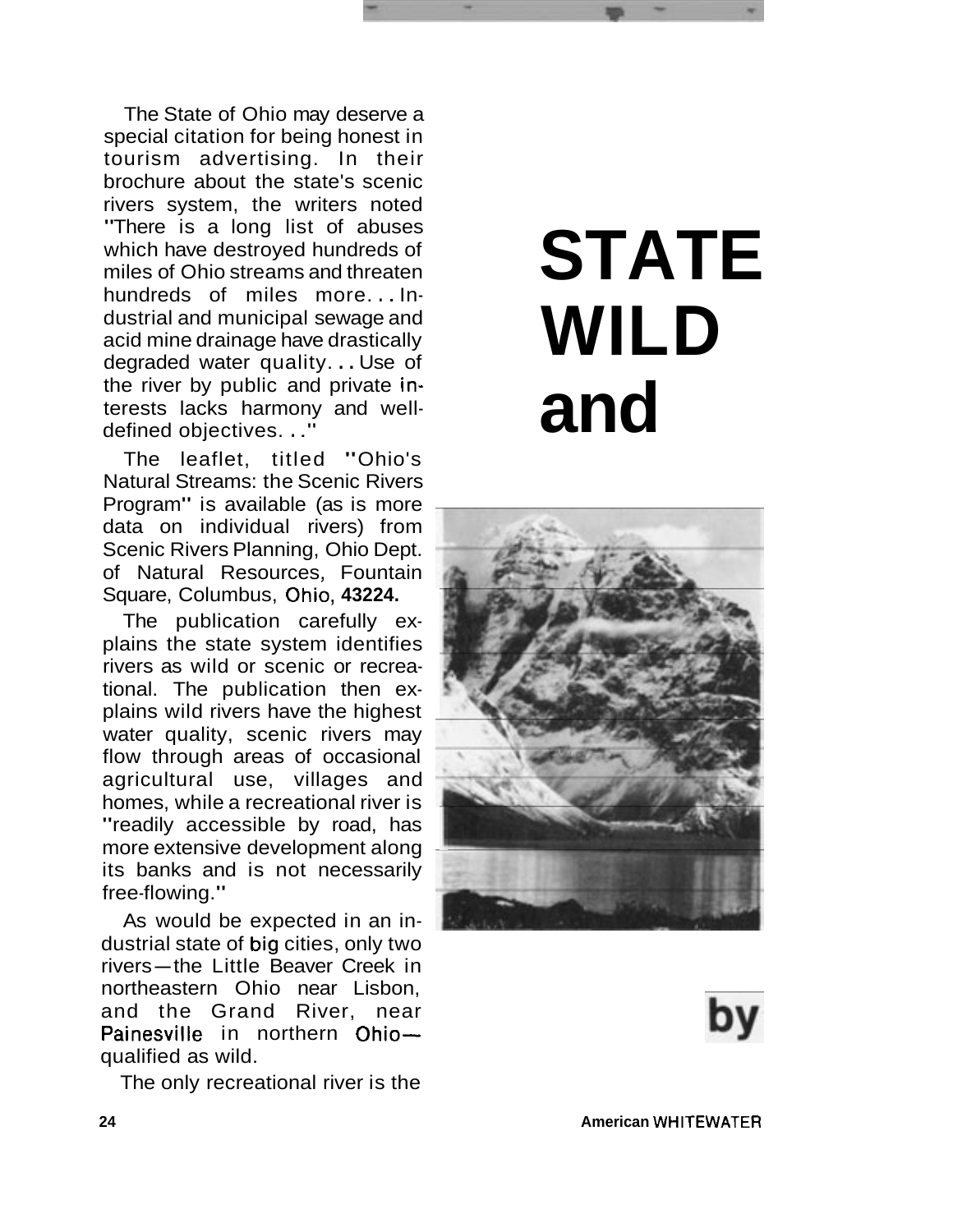

## **SCENIC RIVERS**

### **Steve LaPrade**

Maumee-rejected for inclusion in the national wild and scenic river system because of water quality.

The scenic rivers cited in the leaflet are the Little Miami (now a national wild and scenic river also), the Sandusky River from the town of Upper Sandusky to Fremont, the Olentangy, north of Columbus, and 25 miles of the upper Cuyahoga River from Lake Rockwell north to the Troy-Burton Township line. The refreshingly honest leaflet, while calling the upper Cuyahoga "undoubtedly one of the finest streams in Ohio," freely admits the lower Cuyahoga in Cleveland "has become famous because of severe pollution."

We thank Chuck Tummonds, a Cuyahoga Canoe Club member and an American Canoe Association Commodore, for sending us the leaflet. We urge readers to send any info or leaflets on their state's wild and scenic river system.

Chuck also sent a booklet that shows that unlike Ohio, a state can be blatantly mush-mouthed about its rivers.

The booklet is "Canoe Country Pennsylvania Style" put out by the state's fish commission and department of environmental resources.

"Flowing Free," a great book by the River Conservation Fund, noted that Pennsylvania has had, on paper, a state wild and scenic river system since 1972 but the legislature has not put any rivers into it. In addition, even if a river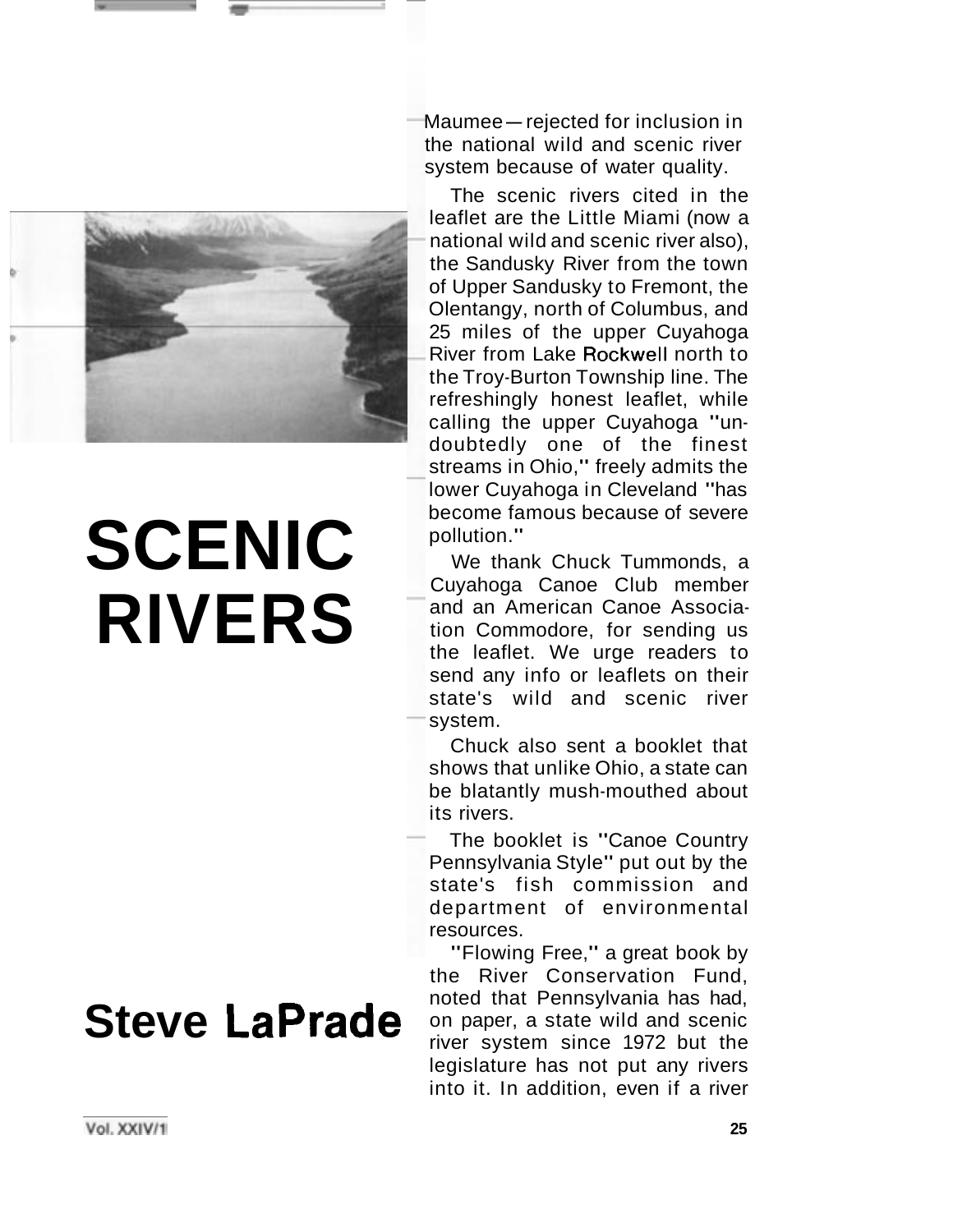were added, the law places no restrictions on land use along the river.

But the state publication makes no mention of the system to But the state publication makes<br>no mention of the system to<br>tourists—perhaps out of embarassment.

On the third-to-last and secondto-last pages of the Pennsylvania booklet, in an effort to make out-ofstaters think the state is a paradise of unspoiled waterways, the state lists 30 canoe and whitewater groups.

And on the fourth-to-last page, the booklet lists American Whitewater Affiliation, American Canoe Association, and United States Canoe Association, Inc.

Although it is never stated, the reader is given a feeling these groups might endorse Pennsylvania's work (more accurately lack of it) to preserve rivers.

The USCA, AWA and ACA need to issue a joint press release from their directors condemning Pennsylvania's failure to put rivers in a better-protected state system. To obtain national attention, the groups could file complaints with the Postal Services alleging deceptive advertising through the mails because of the island incident. Ralph Nader could be asked to make a public comment on the state making hay of the listing of canoe groups. With enough embarassing publicity, the state might be prodded to act.

The state should be embarassed. It has no designated wild and scenic rivers but 16 rivers and

streams are included in the booklet as being worthy of a canoe trip. If no rivers are worthy of the state protection how come the booklet uses the terms "magnificent canyon river" to describe the west branch of the Susquehanna, "rugged and unspoiled'' for Pine Creek, "virtually pollution-free" for the Delaware, and "a whitewater paradise" for the Lehigh River? Either the booklet's writers are stretching the truth or the Pennsylvania legislature is a bunch of clods for not putting rivers in the state system. Hopefully, readers will send us accounts of trips down one or more of these rivers so AWA members can figure out what is happening in Pennsylvania.

It is no secret that many Pennsylvania rivers are polluted. Two of the three rivers rejected for inclusion in the national wild and scenic the three fivers rejected for inclu-<br>sion in the national wild and scenic<br>rivers system—the Allegheny and sion in the national wild and scenic<br>rivers system—the Allegheny and<br>the Clarion—were both in Pennsylvania. But the booklet, rather than saying there is pollution notes, "The water in the streams and rivers shown is not to be used for drinking water."

But the worst case of state doubletalk comes in the description of the Allegheny River. A state agency gave permission for a private firm to dredge an island in the river near Tionesta out of ex $istence - an action already at$ tacked by the Pittsburgh Press. But despite the demolition of the island, the booklet, .in describing the Allegheny from Tidioute to Tionesta, states: "Islands provide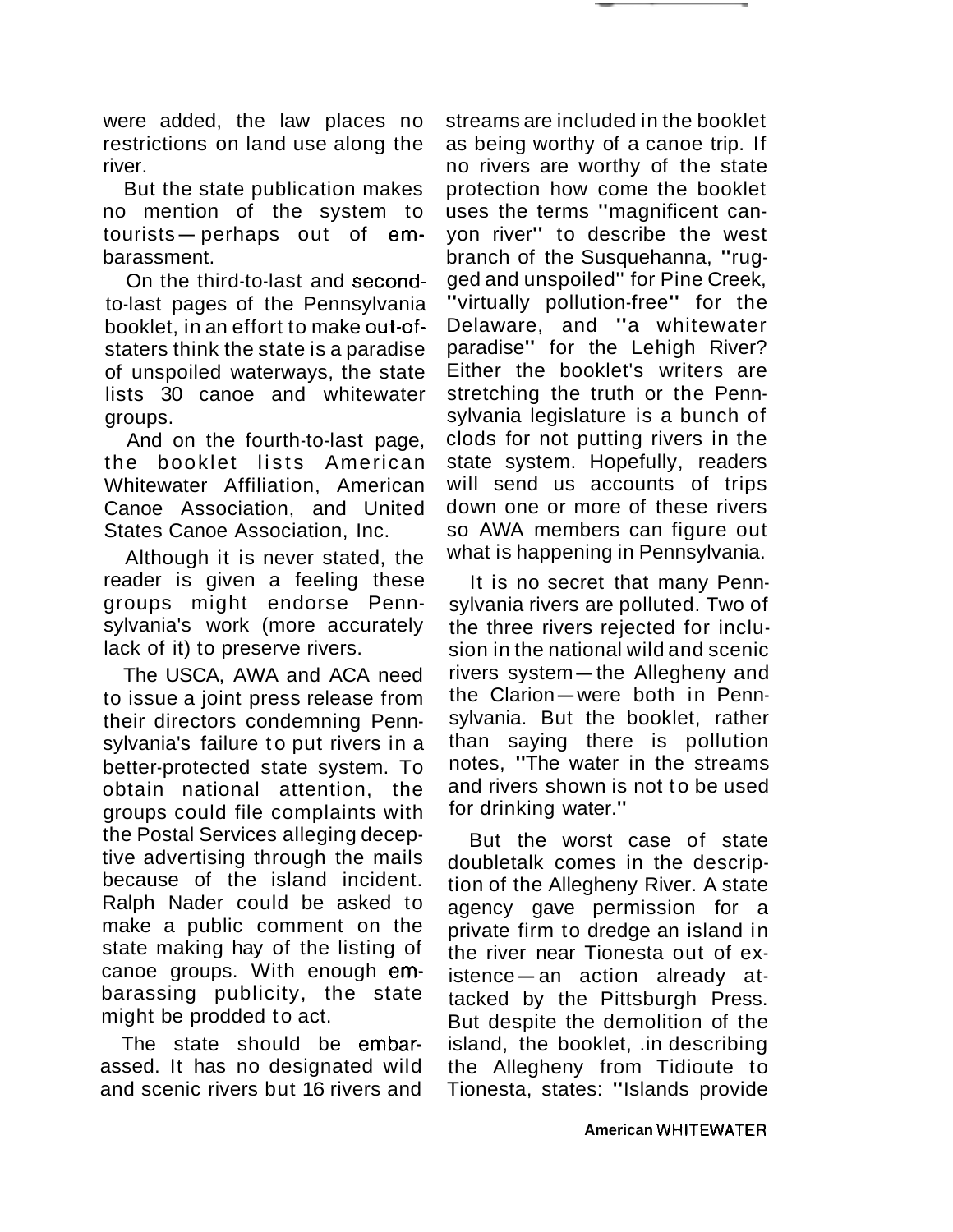numerous unprepared campsites."

But the worst is yet to come. Not content to let rivers be polluted, islands destroyed, and rivers be barred from protected status, the istatius destroyed, and fivers be<br>barred from protected status, the<br>state uses canoe clubs—including bancd noth protected states, the<br>state uses canoe clubs—including<br>AWA affiliates— to promote atriliates — to promote<br><sup>o</sup> tourism!!!



#### **THE VOYAGEUR CANOE BELT**

The Voyageur name and design  $\equiv$  in the tradition of the early fur traders of the Hudson Bay Company. They were expert canoeists. So in keeping with this proud tradition we are pleased to presmt the official Voyageur Canoe Belt.

The buckle is made of finely crafted heavy brass alloy. The belt is thick. ruggedly handsome top grain leather, expertly dyedandfinished. Sizes: Small 26 to 30; Medium 30 to 34; Large 34 to 38. Price **\$9.95** belt. 86.95 buckle. Buy both for only \$14.95 postpaid and save

Voyageur. Ltd.. Box 512-A, Shawnee Mission. Kansas 66201.



#### **CLASSIFIED**

 $FILM - TO KAYAK - All about$ whitewater kayaking. For teaching and learning, recruiting, program. TO KAYAK is recommended by editors of AWA Journal and Wilderness Camping. 33 min, color, sound, 16 mm by Peg Dice. Rental \$35, sale \$350 from BODACIOUS FILMS, 2022 Day St., Ann Arbor, MI 48104.

#### AMAZON EXPEDITIONS

Whitewater expeditions on headwaters of the Amazon in the Peruvian & Bolivian Andes & in Brazil. (814) 866-0701. 310 W. Grandview Blvd. W. Erie, PA 16508

GUIDES WANTED-Wildwater, LTD. has openings for the 1979 season on the Chattooga and Occee rivers. Non-river work also available (equipment manager, cook, reservationist, etc.) Emphasis on being able to work well with people. Contact Jim Greiner, 400 West Rd., Portmouth, VA. 23707. (804) 397-6658.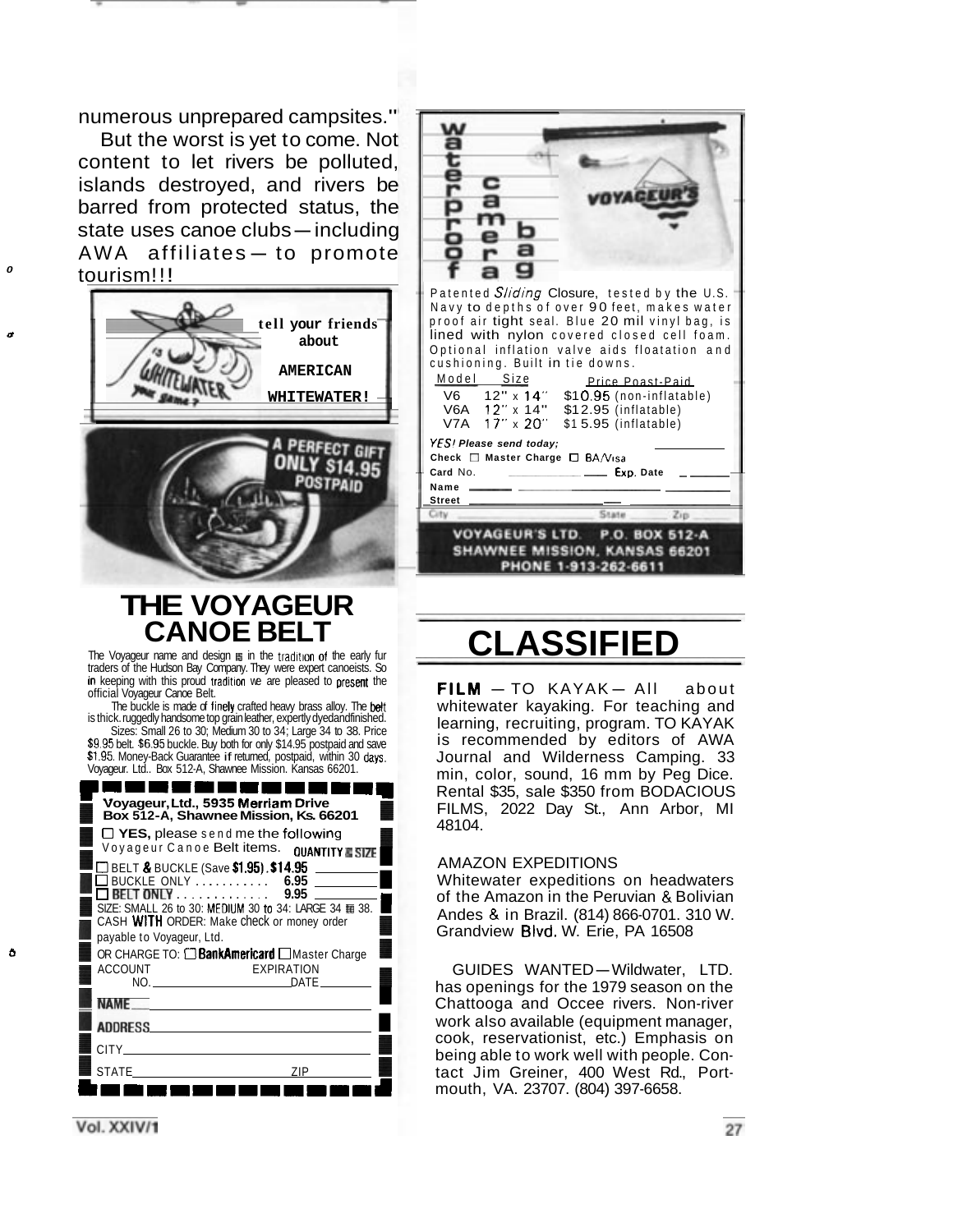#### **A WA AFFILIATES**

Adirondack Mt. Club Schenectady Chapter c/o Ken E. Robbins 29 Callaghan Blvd. Ballston Lake, NY 12019 Adirondack Mt. Ciub Genesee Valley Chapter John A. Robertson, Jr. 581 Lake Road Webster, NY 14580 Adventures, inc. Gary Morgan 2905 No. Taylor Little Rock, AR 72207 Allegheny Canoe Club c/o Walt Pilewski 755 W. Spring St. Titusviiie, PA 16354 Alpine West Tom Lovering 1021 R St. Sacramento, CA 95814 Annapolis Valley Canoe *81* Kayak P.O. Box 1180 Middleton, Nova Scotia, Canada BOS 1PO Appalachian Mt. Club Boston Chapter 5 Joy St. (Library) Boston, MA 02108 Appaiachian Mt. Club c/o Jim & Marylu Rideout Decker Lane Rd 2 Boonton, NJ 07005 Appaiachian Mt. Ciub Connecticut Chapter John Kotchian 50 Meadow Brook Rd. Hamden, CT 06517 Appaiachian Mt. Club Delaware Valley Chapter 476 Kerr La. Springfield, PA 19064 Appaiachian Trail Outfitters 29 South Main St. Doylestown, PA 18901 Appomattox River Co. Rt. 3 Box 362 Farmville, VA 23901 Arkansas Canoe Club c/o Carla Freund, Sec./Tres. 1408 Rockwood Tr. Fayetteville, AR 72701 Arkansas Canoe Ciub c/o Jerry A. Johnson 403 S. Hillcrest Harrison, AR 72601 Arkansas Canoe Ciub Joe Reed, Secretary Box 507 Springdaie, AR 72764 Arnold Whitewater Assn. c/o John J. Schuh, Pres. 490 Pine Ct. Arnold, MO 63010

Ashville YMCA Kayak Ciub c/o Charles Hines 30 Woodfin St. Ashville, NC 28801 **AYH Columbus Council** Tom Anderson 505 King Ave. Columbus, OH 43201 Beilevilie Whitewater Club c/o Linda Seaman Tansil, Pres. 3 Oakland Belleville, IL 62223 Big Water Assoc.-South Rick Gustafson 10009 Oxborough Road Bloomington, MN 55437 Birmingham Canoe Club P.O. Box 951 Birmingham, AL 35201 **Blue** Ridge Voyageurs Harry W. Patch, Treas. 1610 Woodmoor Ln. McLean, VA 22101 Brattleboro Outing Ciub Donald L. Kinley, MD 1 Deacon Pi. Brattleboro, VT 05301 Buck Ridge Ski Ciub c/o Jay E. Bradbury 1024 Carolyn Dr. West Chester, PA 19380 Camp Merrie-Woode General Delivery Sapphire, NC 28774 Canoe & Paddle Centre 212 Parramatta Rd. Stanmore, Sydney, Australia 204 Canoe Assoc. of West Virginia Herbert C. Rogers, Pres. 111 **18th** St. E. Wheeling, WV 26003 Canoe Camping, Ltd. 112 Ohiro Bay Parade Wellington, 2, New Zealand Canoe Cruisers Assoc. of Greater Washington, D.C., inc. P.O. Box 572 Arlington, VA 22216 Canoe Kayak & Sailing Craft c/o Doug Ettinger 7011 Wood St. Wilkinsburg, PA 15221 Carolina Canoe Club Box 9011 Greensboro, NC 27408 Central Missouri State Unlv. Outing Ciub Warrensburg, MO 64093 Chasm Outing Ciub P.O. Box 5622 Orange, CA 92667

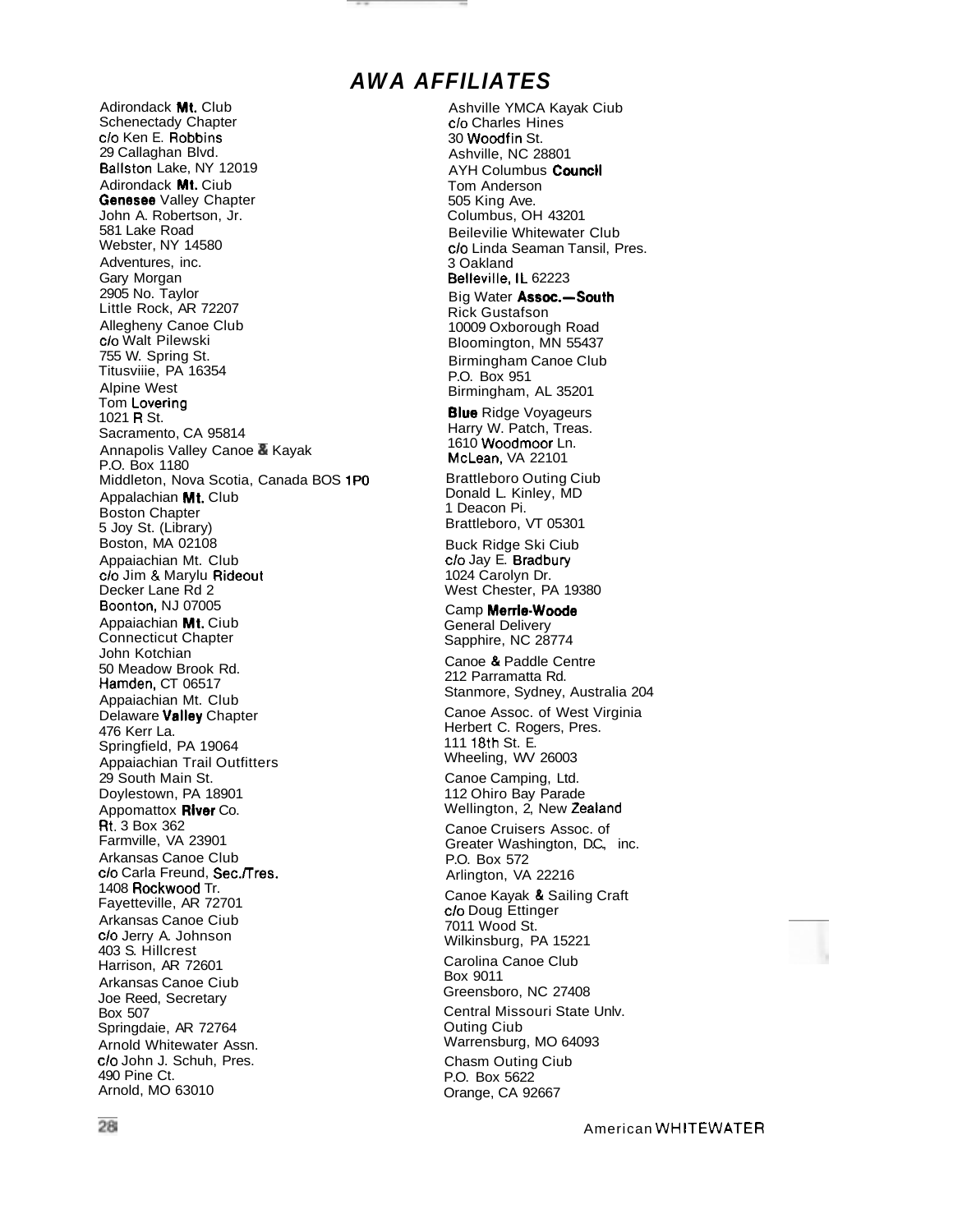#### A WA AFFILIATES

**Headwaters** 

c/o Doug Woodward

Chicago Whitewater Assoc. Pamela Allen 5460 S. Ridgewood Court Chicago, lL 60615 Cleveland Public Library 325 Superior Ave., N.E. Cleveland, OH 44114 Clinton River Whitewater Ciub c/o Morley Hewins 23705 Audrey c Warren, MI 48091 Coastal Canoeists, inc. P.O. Box 566 Richmond, VA 23204 **•** Conewago Canoe Ciub **c/o** Ernie Weiss 168 Kirch Rd. York, PA 17402 CSU Whitewater Ciub James Stohlquist, Rep. P.O. Box 531 Fort Collins, CO 80522 Cuyahoga Canoe Ciub Chuck Tummonds Box T Mantua, OH 44255 Dallas Downriver Club, inc. Charles Hummer 3125 Flakland Rd. Carrollton, TX 75007 Desert Kayak & Canoe Club Al Ebens 1303 Maple Lane West Richland, WA 99352 Dover Dunkers QYB Cabin West Dover, VT 05356 East Tenn. Whltewater Ciub P.O. Box 3074 Oak Ridge, TN 37830 Edmonton Whitewater Paddlers C/O 3415-109th St. Edmonton, Alberta, Canada T6J2U Experiment with Travel 281 Franklin St. Box 2452 Springfield, MA 01101 Explorer Post 999 c/o R. Steve Thomas, Jr. 3509 W. Colonial Dr. Hopewell, VA 23860 Fairfleid Whitewater Assoc. 100 Vermont Ave. **0** Fairfield, CT 06430 Greater Ft. Worth Sierra Club River Touring Section 525 N. W. Hillery Burleson, TX 76028 Hampshire College Kayak Program c/o Carol Fisher Amherst, MA 01002

P.O. Box 128 Lilburn, GA 30247 Hong Kong Snakes K C Tarriffvilie Branch 22 Bushing Hill Rd. Simsbury, CT 06070 Hoosier Canoe Ciub c/o Bill Bucher 6200 Sunset Lane Indianapolis, IN 46260 Humboidt River Touring Ciub 650 10th St. Arcata, CA 95521 Idaho Alpine Club Whitewater Coordinator P.O. Box 2885 ldaho Falls, ID 83401 Idaho State University Pocatello, ID 83201 idiewiid Yacht Ciub Bob Symon 800 Market St. San Francisco, CA 94102 Insignificant Boat Movement c/o Russell Bogardus Rd 2, Echo Rd. Vestal, NY 13850 Kayak & Canoe Ciub of New York Sandy Johns 18 Riekens Trail Denville, NJ 07834 Keel-Hauler Canoe Club c/o Dan Novy 16309 Elsienna Ave. Cleveland, OH 44135 Kekionga Voyageurs Heinz Wahl 1818 Kensington Blvd. Fort Wayne, IN 46805 Kentucky Canoe Assoc. Lifeline Editor 2006 Marilee Dr. Louisville, KY 40272 LERC Voygeurs 12814 Arminta St. North Hollywood, CA 91605 Ledyard Canoe Club P.O. Box 9 Hanover, NH 03755 Lehigh Valley Canoe Club 200 So. Delaware Dr. P.O. Box 877 Easton, PA 18042 Lewis & Clark Adventure Ciub P.O. Box 31 Yankton, SD 57078 Mariboro College Outdoor Program Malcolm Moore Marlboro, VT 05344

Vol. XXIV/1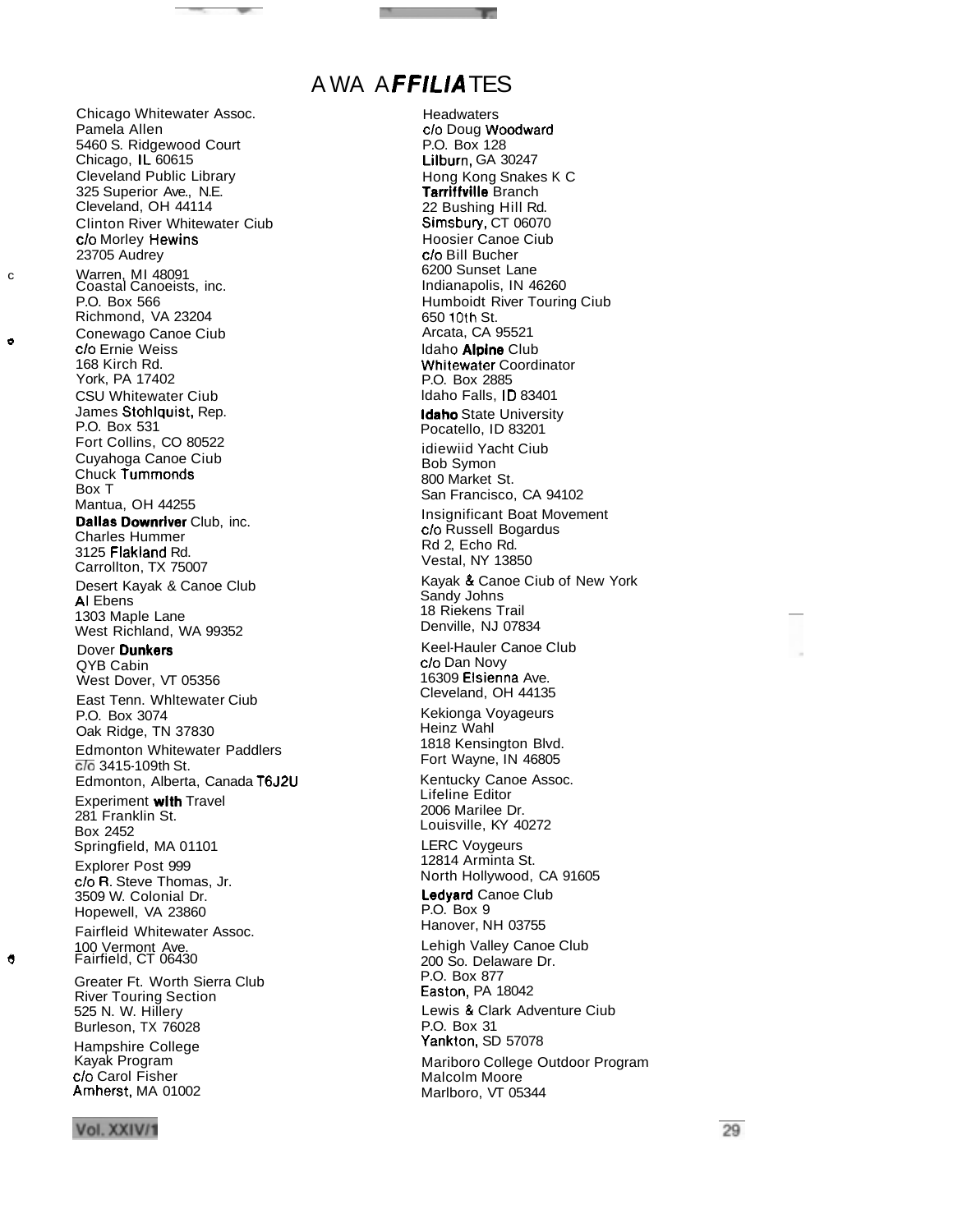#### **A WA A FFILIA TES**

**w <sup>F</sup>**

Mason-Dixon Canoe Cruisers c/o Ron Shanholtz 222 Pheasant Trail Hagerstown, MD 21740 Mattawamkeag Wilderness Park Robert Kelly, Manager P.O. Box 104 Mattawamkeag, ME 04459 Meramec River Canoe Club Earl C. Biffle 26 Lake Rd. Fenton, MO 63026 Minnesota Canoe Assoc. Editorial Staff P.O. Box 14177 Univ. Station Minneapolis, MN 55414 Monocacy Canoe Club Box 1083 Frederick, MD 21701 Murray Hill Canoe Club Mr. Yankielun Bell Labs, RM 2C51 Crawfords Corner Rd. Holmdel, NJ 07733 Nantahala Outdoor Center John P. Kennedy Star Route Bryson City, NC 28713 Nelson Canoe Club P.O. Box 793 Nelson, New Zealand Niagara Gorge Kayak Club Douglas Bushnell 41 17th St. Buffalo, NY 14213 Northern New York Paddlers Box 228 Schenectady, NY 12301 Northern Vermont Canoe Cruise Dick Trudell 39 Franklin St. Winouski, VT 05404 Ocoee Outdoors, Inc P.O. Box 172 Ocoee, TN 37361 Ontario Voyageurs Kayak Club J.G. Shragge 166 St. Germain Ave. Toronto, Ontario, Canada M5M1W1 Oregon Kayaking & Canoe Club P.O. Box 692 Portland, OR 97207 Outdoor Recreation Club c/o I.B. Rikhof Otero Jr. College La Junta, CO 81050 **Outdoors Unlimited** Millberry Union Recreation Dept. 500 Parnassus San Francisco, CA 94143 **Ozark Wilderness Waterways** P.O. Box 16032 Kansas City, MO 64112

Pacific Water Sports c/o Lee & Judy Moyer 1273 So. 188th Seattle, WA 98148 Paddle Pushers Canoe Club c/o Miss Ike Thomas All Saints School Vicksburg, MS 39180 Palouse River Whitewater Raft Club c/o Rich Ransom P.O. Box 142 Albion, WA 99102 Penn State Outing Club John Sweet 118 So. Buckhout St. State College, PA 16801 Penobscot Paddle & Chowder Society Wm. F. Stearns Box 121 Stellwater, ME 04489 Pennian Basin Whitewater Assn. Ronald D. Rains 501 E. 56th St. Odessa, TX 79762 Philadelphia Canoe Club 4900 Ridge Ave Philadelphia, PA 19128 Potomac River Paddlers Sea Scout 444 Jim Hill 18505 Kingshill Rd. Germantown, MD 20767 **R & M Outfitters** Maurene Hufford 2534 Teaque Houston, TX 77080 Raw Strength & Courage Kayakers Jerry Gluck 2185 Mershon Dr. Ann Arbor, MI 48103 Rogue River Outfitters c/o Chuck Schlumpberger 8890 Rogue River Highway Grants Pass, OR 97526 Rutgers University Outdoor Club Rutgers Post Office 2913 New Brunswick, NJ 08903 Sage-School of Outdoors 209E High St. Lexington, KY 40507 Sewanee Ski & Outing Club c/o Doug Cameron Univ. of the South Sewanee, TN 37375 Sierra Club John Muir Chapter Rosemary and David Wehnes 3261 No. 87th St. Milwaukee, WI 53222 Slippery Rock State College Co-op Activities Committee SGA Silppery Rock, PA 16057

 $\alpha$  $\alpha$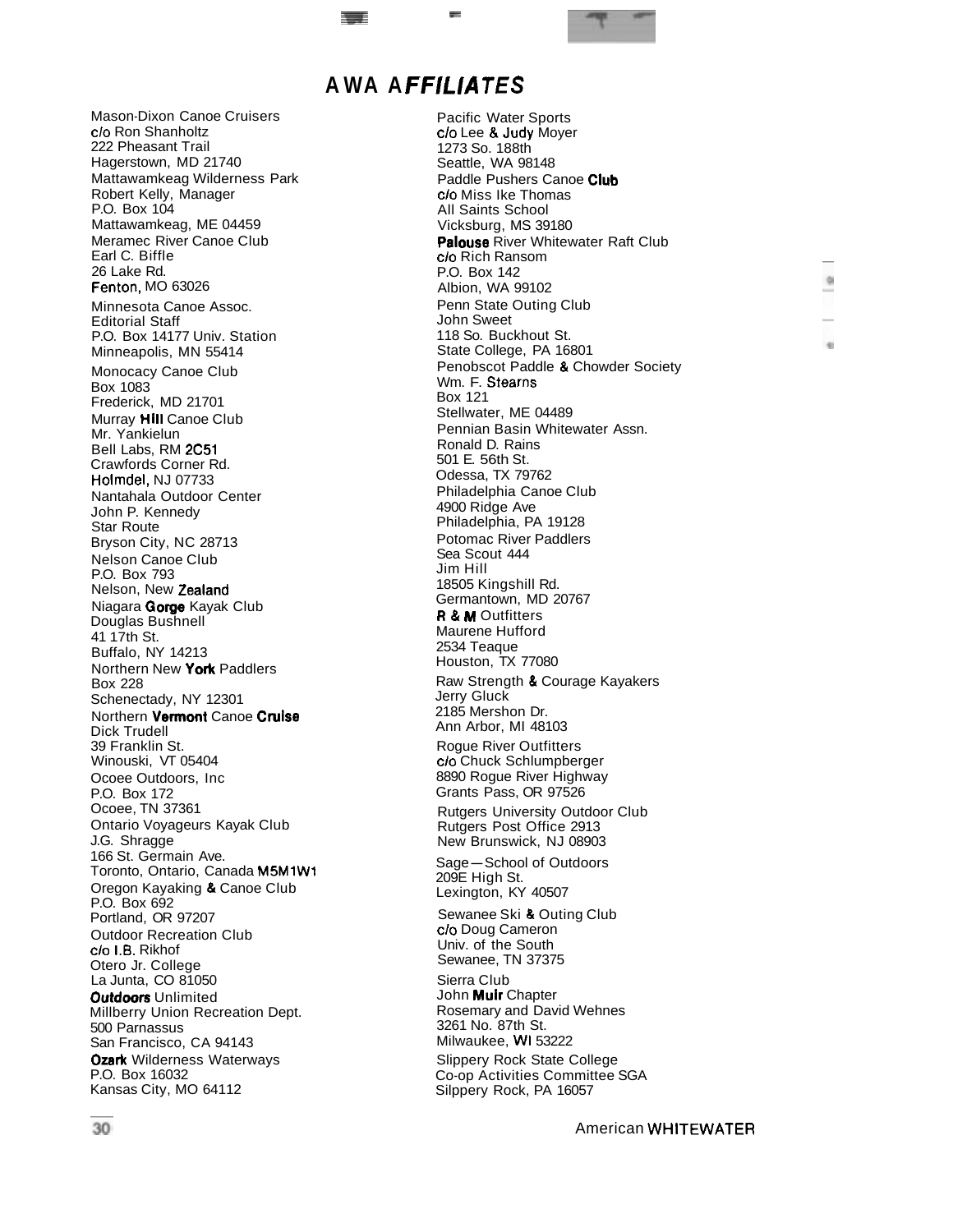#### **A WA AFFILIATES**

South American Explorers Club Robert Cook Casilla 3714 Lima 1 Peru South llllnols Canoe & Kayak Aldon Addington, Adv. Box 263, RR #1 Carbondale, IL 62901 Southern Callfornla Canoe Assoc. c/o Ron Ceuwost 4 3966 So. Menlo Ave. Los Angeles, CA 90037 Sport Rites Club, Inc. **a** c/o Le Clair<br>**Brayton** Park Ossinlng, NY 10562 St. Joe Valley Canoe *8* Kayak Club 200 E. Jackson Elkhart, IN 46514 Superior Whitewater Assoc. c/o Michael Rankinen Box 451 Republic, MI 49879 Tennessae Valley Canoe Club Box 11125 Chatranooga, TN 37401 Tennessee Scenic Rivers Assoc. Box 3104 Nashville, TN 37219 Texas Explorers Club Bob Burleson Box 844 Temple, TX 76501 Texas Whltewater Assoc. Tom B. Cowden P.O. Box 5264 Austin, TX 78763 The Bear Boaters c/o Philip C. Lang 6925 Wilton Dr. Oakland, CA 94611 The Bow & Stern Joel S. Freund 440 Mission Blvd. Fayetteville, AR 72701 The Tacoma Mountaineers Kayak & Canoe Comm. Bob Hammond 3512 Crystal Spg. Tacoma, WA 98466

The Tripper c/o Sam Yost 8 South Third St. Clearfield, PA 16830 Unlv. of Washlngton Canoe Club Intramural Activities University of Wash., Bldg 6D-10 Seattle, WA 98195 University of Montana School of Forestry Studies in Recreation Missoula, MN 59812 Wanda Canoe Club c/o Warren Yeisley 337 Herrick Ave. Teaneck, NJ 07666 Washlngton Kayak Club P.O. Box 24264 Seattle, WA 98124 Watauga Whitewater Club Richard Furman, MD State Farm Rd. Boone, NC 28607 Water Works P.O. Box 163 Kent, CT 06757 West **Virginia** Wildwater Assoc. ldair Smookler 2737 Daniels Ave. So. Charlestown, WV 25303 Whltewater Sports c/o Gary Nichols 3495 W. 8245 So. West Jordan, UT 84084 Whitewater **Upside** Downers c/o Russ Oldfather 60390 S R 15 Goshen, IN 46526 Wildcountry Wilderness Outfitters 203 S. Linden Normal, IL 61761 Wlldwater Expedltlons Unlimited P.O. Box 55 Thurmond, WV 25936 Williamette Kayak & Canoe Club P.O. Box 1062 Cowallis, OR 97331 Wisconsin Hoofers Outing Club Wisconsin Memorial Union Madison, WI 53706